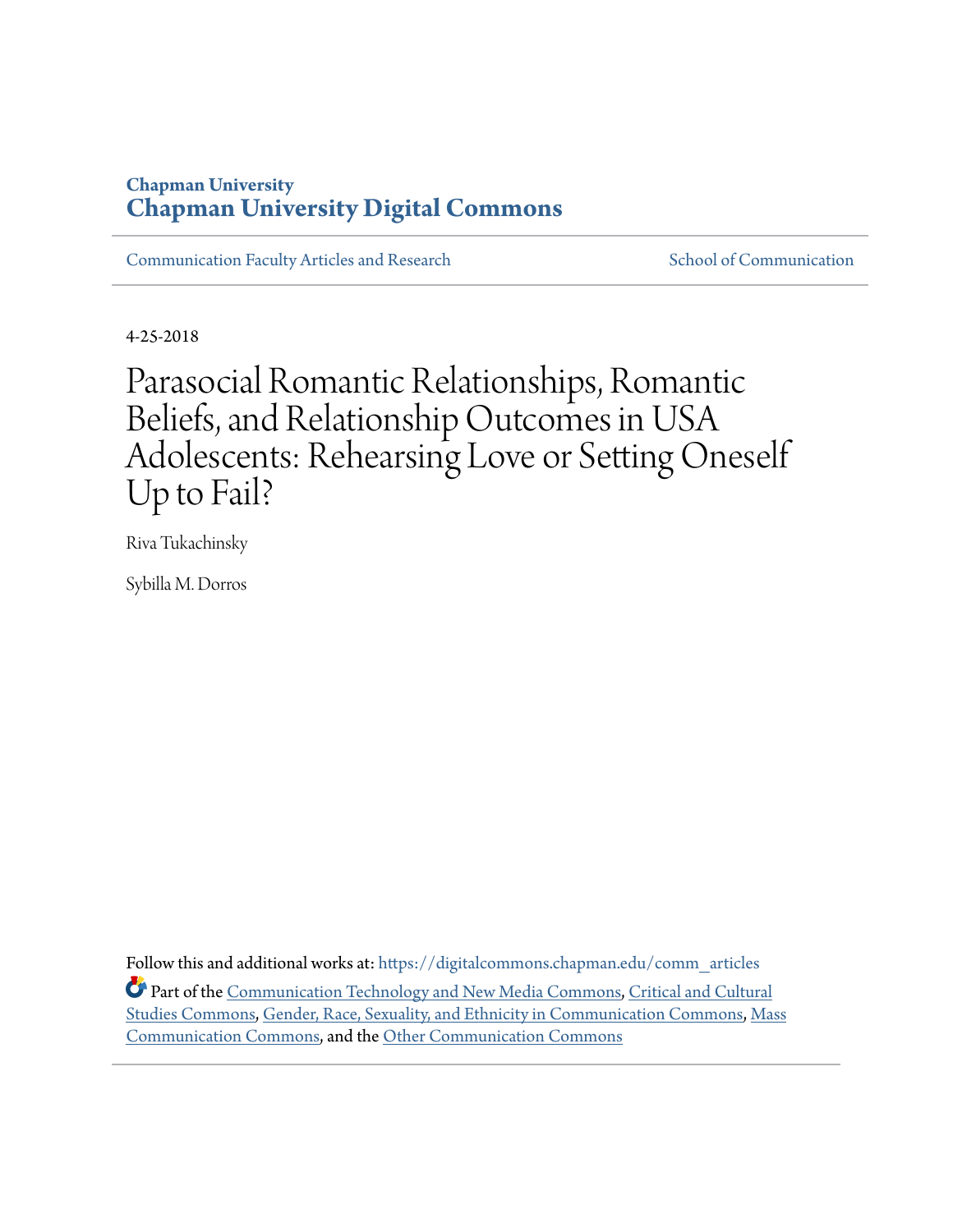# Parasocial Romantic Relationships, Romantic Beliefs, and Relationship Outcomes in USA Adolescents: Rehearsing Love or Setting Oneself Up to Fail?

## **Comments**

This is an Accepted Manuscript of an article published in *Journal of Children and Media*, volume 12, issue 3, in 2018, available online at [DOI: 10.1080/17482798.2018.1463917](http://www.tandfonline.com/10.1080/17482798.2018.1463917). It may differ slightly from the final version of record.

## **Copyright**

Informa UK Limited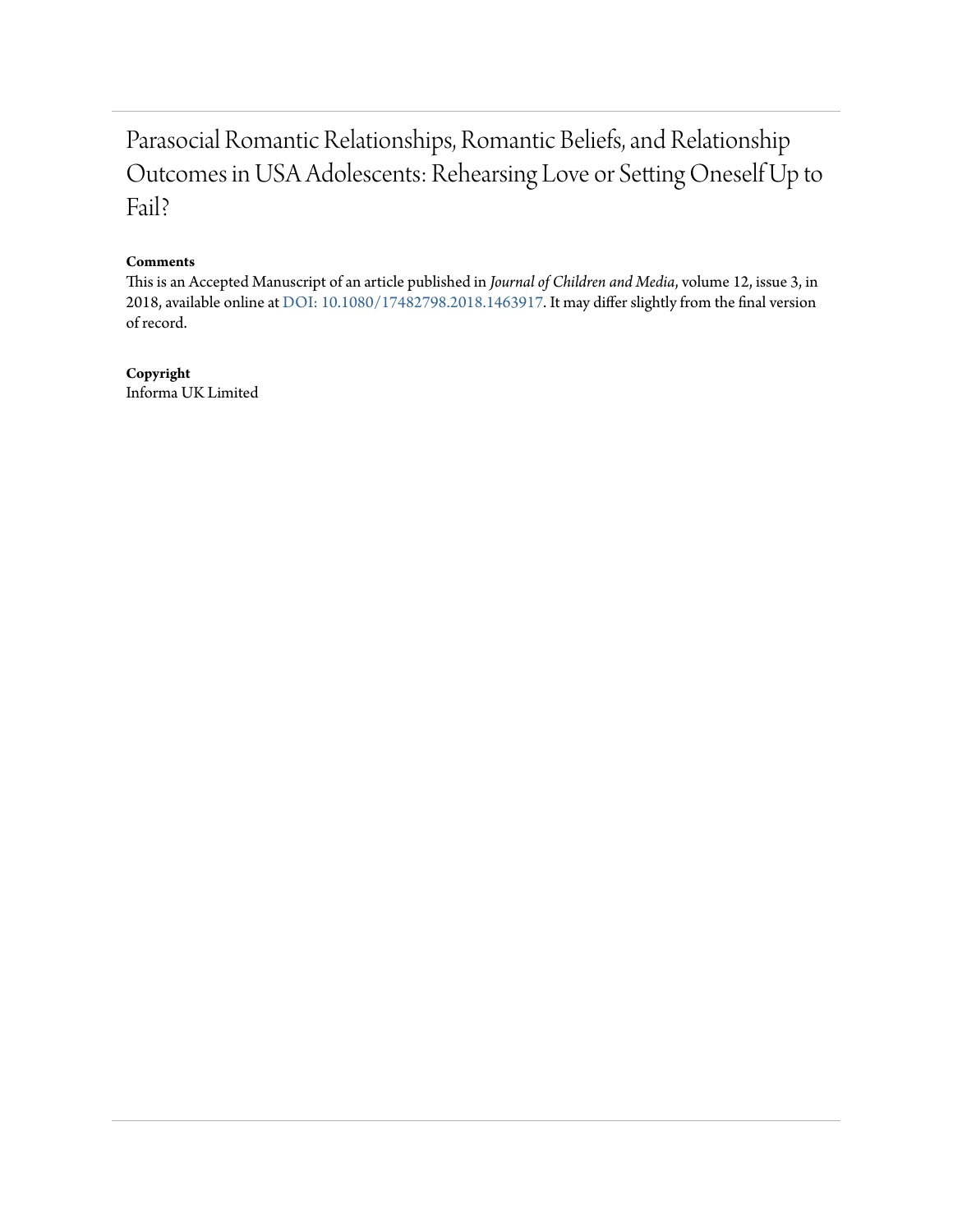## Running head: PARASOCIAL ROMANTIC RELATIONSHIPS

Rehearsing Love or Setting Oneself Up to Fail? Parasocial Romantic Relationships in Adolescence and Romantic Beliefs and Experiences

Riva Tukachinsky

Chapman University

Sybilla M. Dorros

Chapman University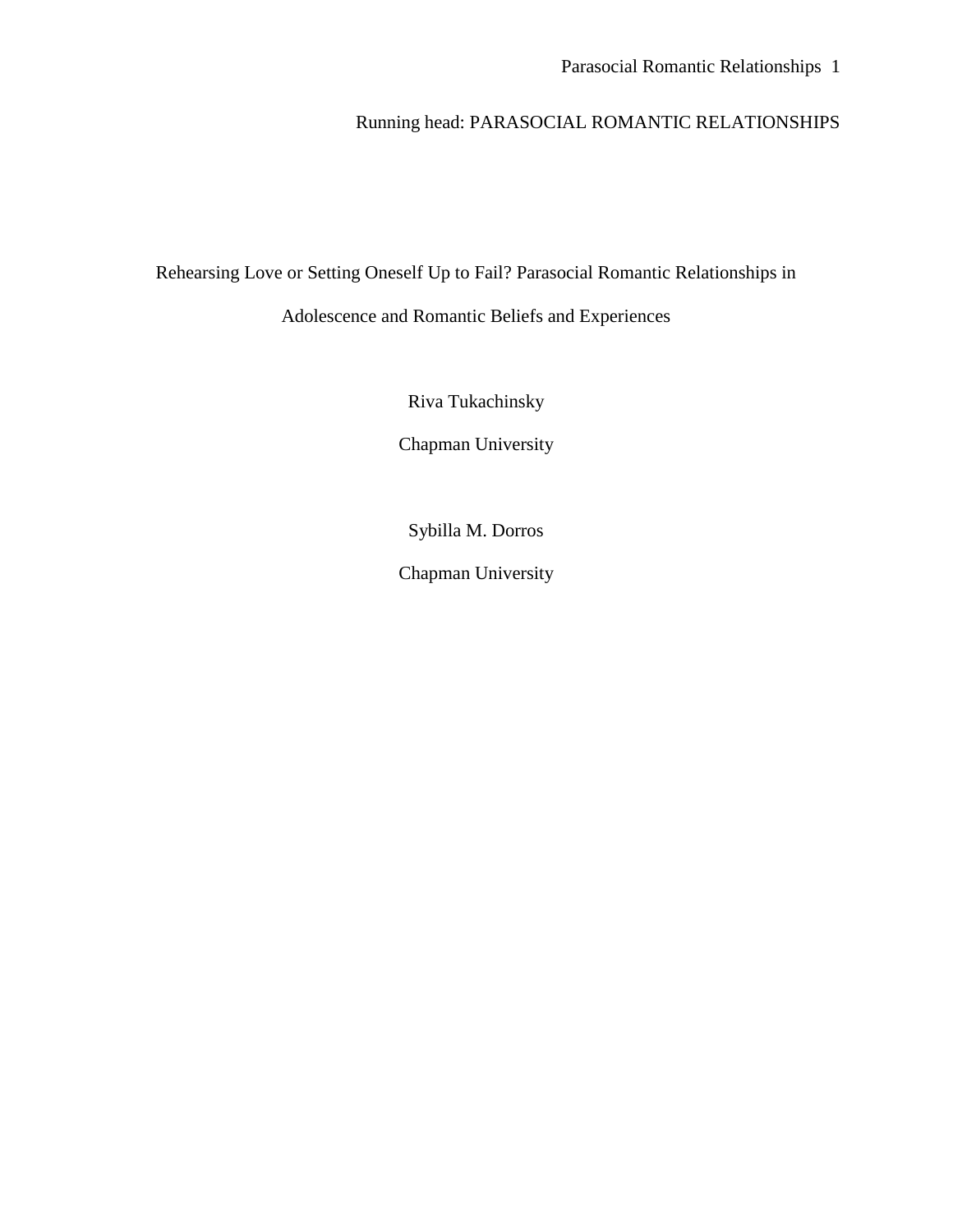## Abstract

The study examines the associations between adolescents' emotional and physical aspects of parasocial romantic relationships with media figures, idealized romantic beliefs, perceptions of a current dating partner, and relationship satisfaction. A two-study design included concurrent data from 153 adolescents ages 13-17 (55.6% female), and retrospective data from 274 college students ages 18-22 (79.8% female). Across both samples, emotional involvement in a PSRR was related to more idealized romantic beliefs. The intensity of emotional involvement with the media figure during adolescence was associated with lower relationship satisfaction and less favorable perceptions of a current romantic partner in college students. However, there were no significant associations between physical attraction to the media figure and relationship outcomes.

*Keywords:* Parasocial relationships, romantic relationships, adolescents, media effects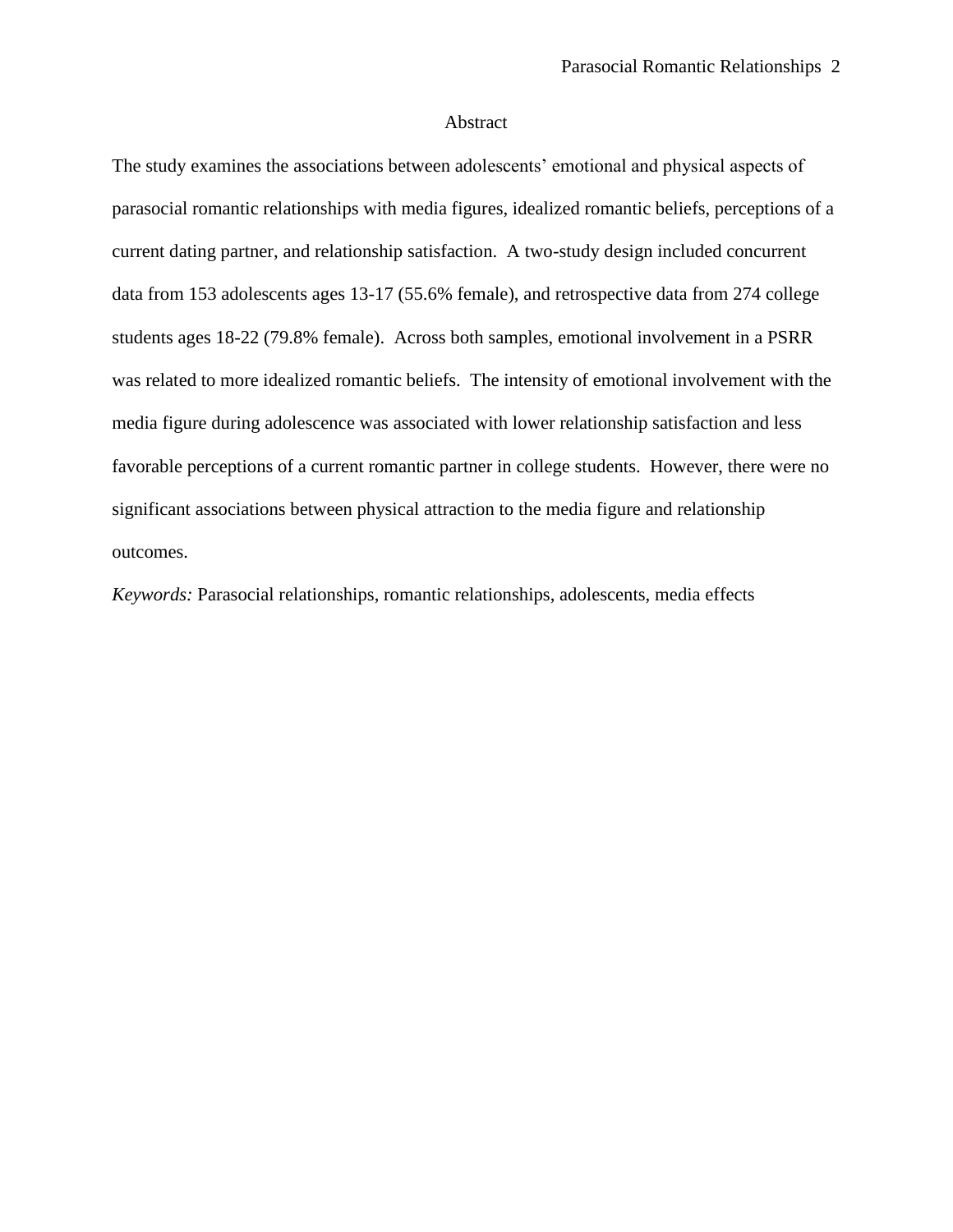Rehearsing Love or Setting Oneself Up to Fail? Parasocial Romantic Relationships in Adolescence and Romantic Beliefs and Experiences

Past studies have shown that exposure to, and involvement with, romantically themed media, such as romantic movies and soap operas, is associated with adolescents' and young adults' idealized romantic expectations (e.g., Driesmans, Vandenbosch, & Eggermont, 2016; Lippman, Ward, & Seabrook, 2014). Building on this line of research, the current study explores romantic socialization through *romantic involvement* with media personae. In so doing, this investigation departs from theories of media exposure effects (e.g., cultivation), which examine effects of specific media content, and shifts attention to the socio-emotional-cognitive processes individuals can undergo outside of any given media context. Thus, the current investigation is no longer limited in scope to romantically themed media that have been exclusively studied in the past (e.g., Hefner & Wilson, 2013; Segrin & Nabi, 2002). Media consumers can form imaginary romantic relationships with characters from a variety of media outlets including music, sports, and non-romantic media (e.g., Allen & Ingram, 2015; Tukachinsky, 2011). It is proposed here that the depth of the emotional involvement with, and physical attraction to, any media persona may foster individuals' relational expectations and potentially have implications for their dating experiences.

Additionally, despite the wealth of research on romantic beliefs, much less is known about media effects on actual relationship outcomes. The few studies that have investigated relational outcomes considered media exposure, rather than engagement with media figures, as the predictor (Osborn, 2012; Reizer & Hetsroni, 2014). Therefore, the present study advances this field by investigating the psychological process of media consumers' emotional involvement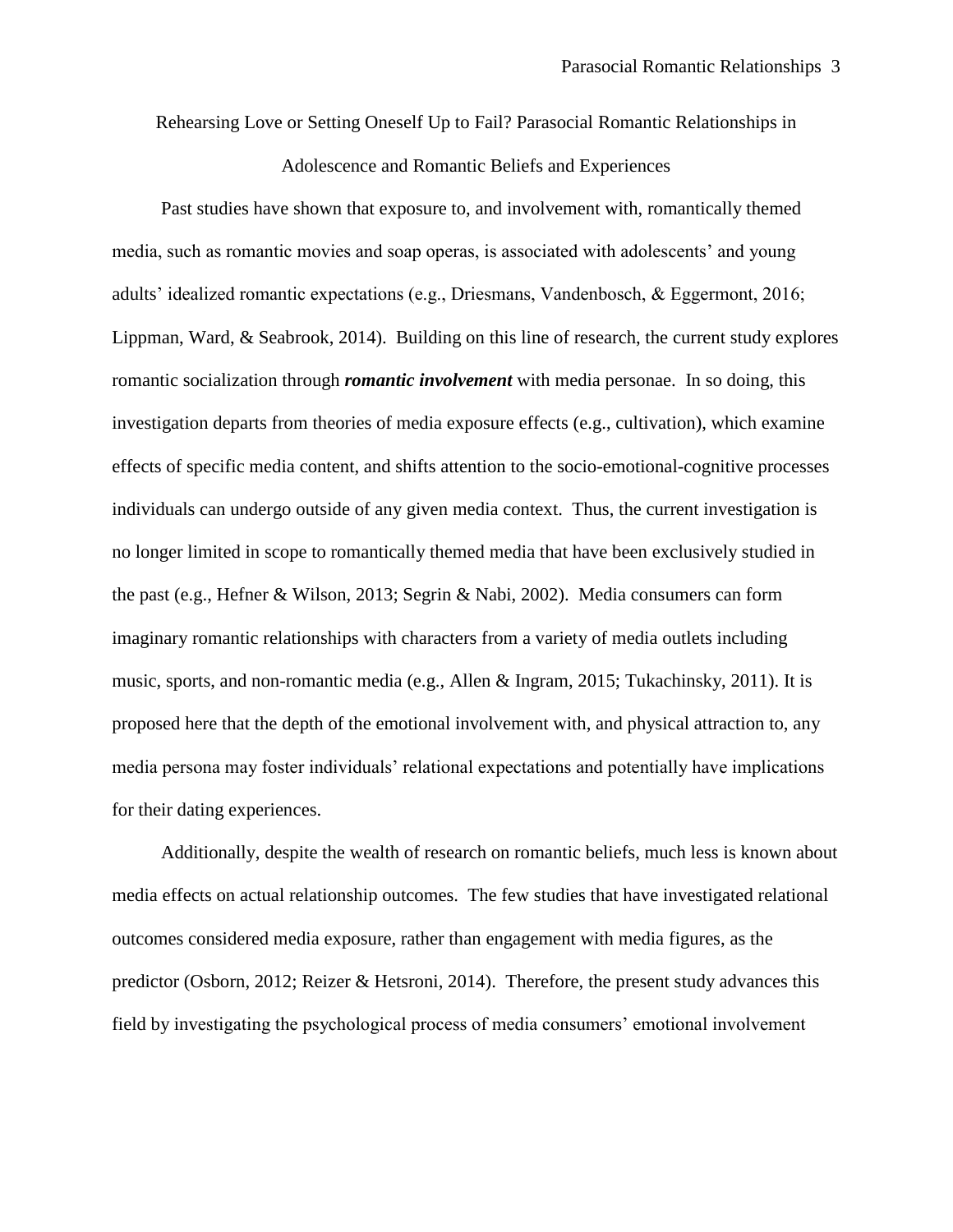with, and physical attraction to, a media figure during adolescence in association with romantic beliefs and relationship outcomes.

## **Media and Idealized Romantic Beliefs**

A number of communication theories, including cultivation and social cognitive theory, suggest that exposure to, and engagement with, idealized media representations of romance lead to internalization of romantic beliefs (see Song & Fox, 2016). Indeed, even young children articulate concrete romantic expectations that are heavily modeled after media representations of romance (Bachen & Illouz, 1996). Several studies on college students found an association between exposure to romantically themed media (e.g., wedding-based reality TV, romantic comedies, soap operas) and endorsement of idealistic beliefs about romance (Hefner 2016; Hefner & Wilson, 2013; Lippman et al., 2014). These media-based beliefs, in turn, can facilitate unrealistic marital intensions (Segrin & Nabi, 2002). Moreover, exposure to idealized media portrayals of romance is predictive of poorer relational satisfaction, lower marital commitment, higher perceived costs of marriage (Osborn, 2012), and greater relational conflict (Reizer & Hetsroni, 2014).

Notably, involvement plays an important role in these effects. For instance, Song and Fox (2016) revealed that Chinese women's involvement with characters in a romantic video game mediates the effect of exposure on romantic beliefs. Likewise, Driesmans et al. (2016) found that teenage Belgian girls' involvement with characters in a romantic teen movie was associated with subscribing to romantic ideals. The present study similarly stresses the importance of psychological involvement in romantic idealization. However, whereas previous research was guided by theories of effects of media representations of romance, the current study focuses on individuals' *romantic involvement* with media figures. Hence, the study is situated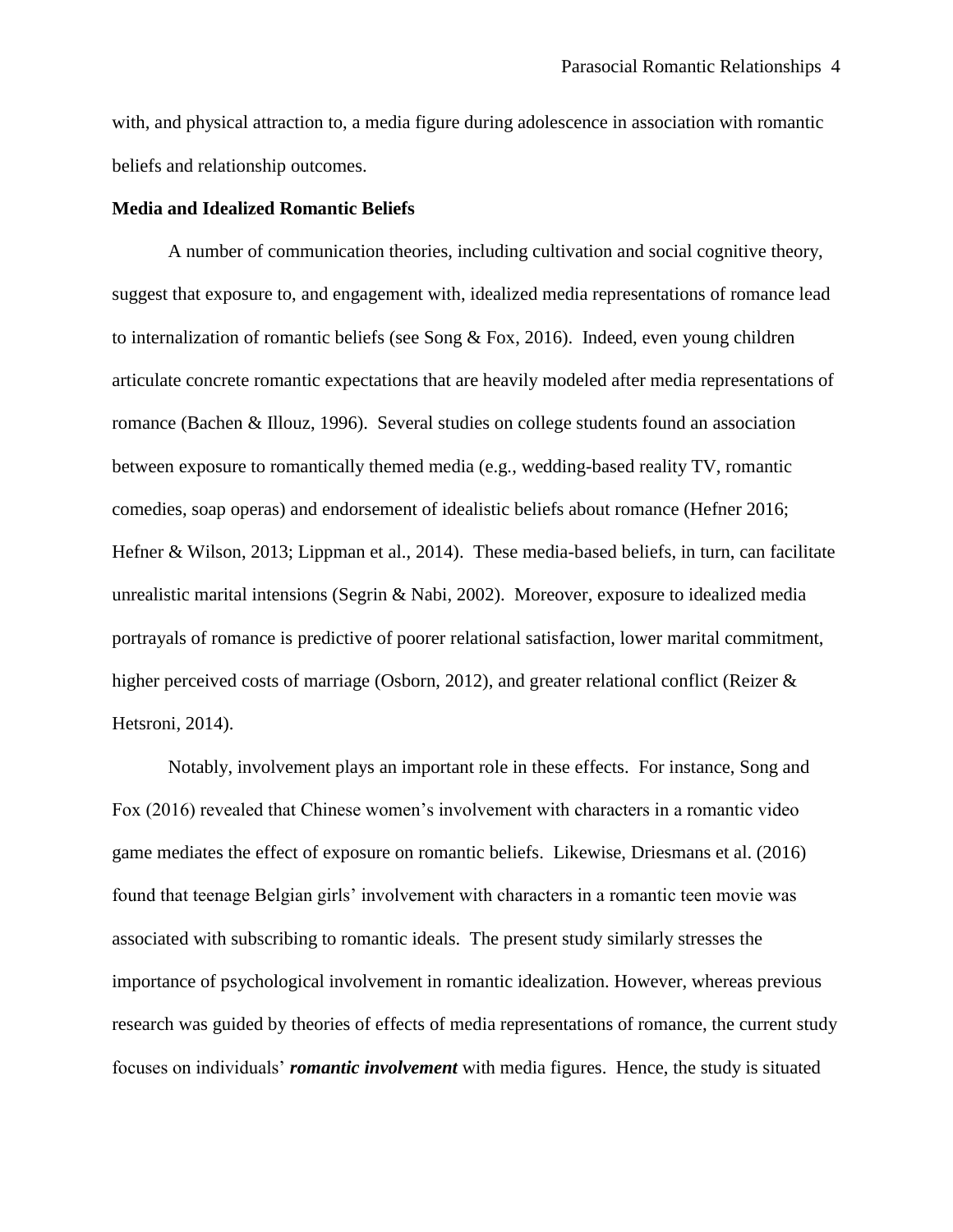within theoretical frameworks of relationship experiences, rather than theories of media exposure effects.

## **Parasocial Romantic Relationships**

Media consumers often form meaningful psychological bonds with media figures whom they have never met outside the media context. Such imaginary, one-sided relationships were dubbed parasocial relationships (PSRs; Horton & Wohl, 1956). PSRs are psychologically similar to interpersonal relationships in terms of how they are cognitively managed and organized (e.g., Eyal & Cohen, 2006; Eyal & Dailey, 2012), and they can parallel various types of social relationships such as a friendships (Tukachinsky, 2011) and co-worker relationships (Stever, 2009).

One type of PSRs is parasocial romantic relationships (PSRR). PSRRs have been conceptualized as a two-faceted experience entailing physical attraction and strong romantic emotional feelings towards the media persona (Tukachinsky, 2011). This phenomenon has been documented in various ethnographic works, spanning from "crushes" on Elvis Presley (Fraser & Brown, 2002) and Greta Garbo (Blumer, 1933) to Justin Bieber (Allen & Ingram, 2015) and Edward, the vampire character in the *Twilight Saga* (2009-2012) (Pan, 2010).

Adolescents' PSRRs can be manifested by collecting pictures and posters of the beloved celebrity (Steele & Brown, 1995) and connecting with other fans to reinforce their attachment to the media persona (Giles & Maltby, 2004). For instance, YouTube users who identified themselves as 15-year-old girls professed love to Dr. House (a character in *House, M.D.,* 2004- 2012) and expressed jealousy in response to a video clip featuring their beloved character kissing another character on the show (Tukachinsky, 2011). Fandom art is another example of a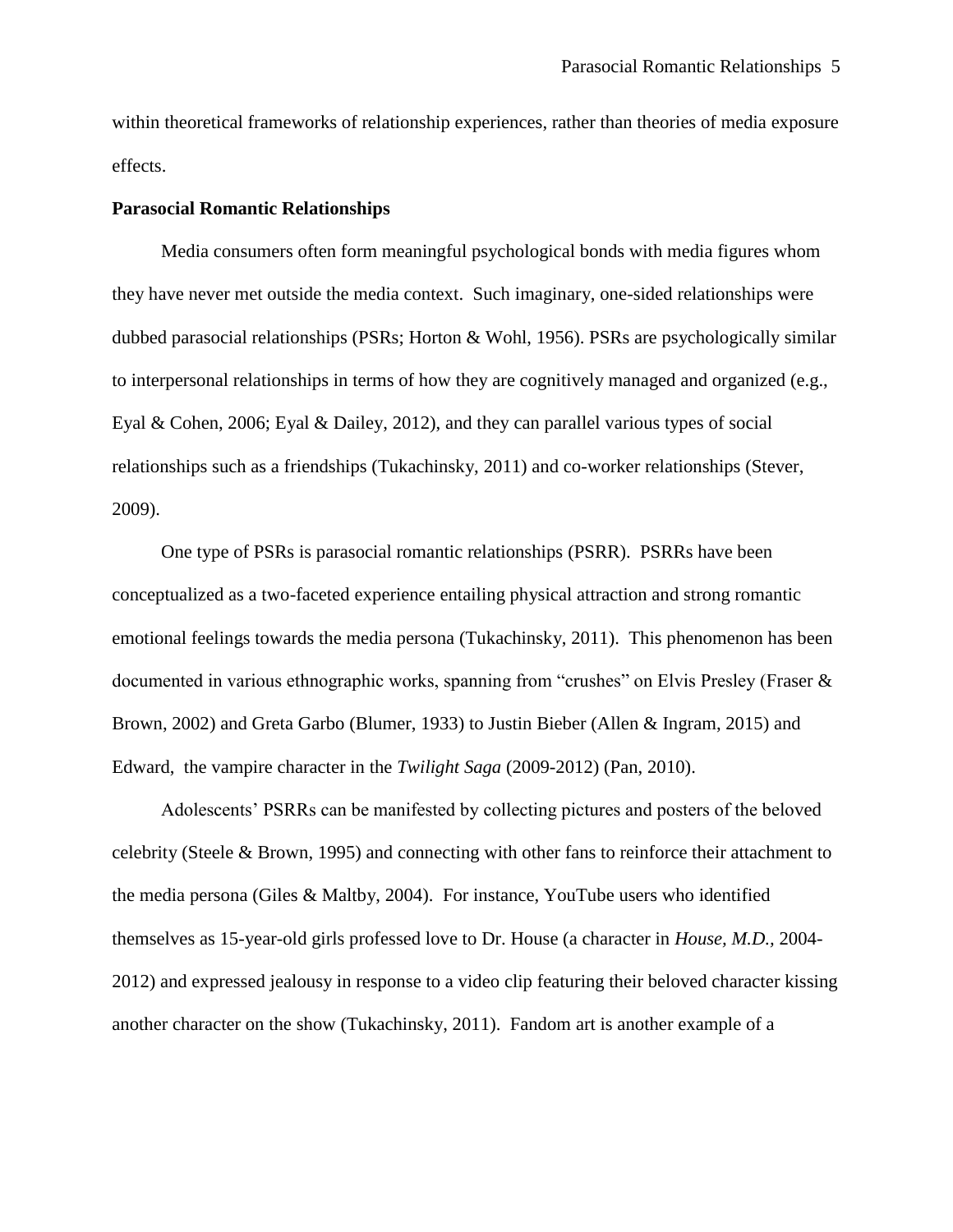common expression of this fantasy romance in adolescence. This includes, for example, creating a collage that depicts the teenager as Justin Bieber's girlfriend (Allen & Ingram, 2015).

PSRRs are particularly common during teenage years and are most pronounced in girls (e.g., Theran, Newberg, & Gleason, 2010). Adolescents' interest in celebrities begins to soar at the time when teens turn to their peers as their dominant socialization agent in lieu of their parents (Giles & Maltby, 2004). It has been suggested that emotional attachment to media figures at this unique developmental stage serves an important psychological role in developing teenagers' identities (Stever, 2011). In the next section, we outline several reasons why adolescent PSRR experiences can play a role in relational beliefs and relationship experiences.

## **PSRRs, Romantic Expectations and Romantic Relationships**

Social-cognitive theories collectively suggest that relational experiences inform individuals' beliefs about, and expectations from, future romantic relationships (e.g., Collins, 2003; Simon & Gagnon, 1984; Sprecher & Metts, 1999). Together, they constitute what the interdependence model calls a "comparison level" (CL) – a set of expectations and standards that are used to evaluate subsequent relationships (Rusbult, Arriaga, & Agnew, 2001).

It is argued here that PSRRs might contribute to the formation of the CL similarly to faceto-face romantic relationships. The notion of PSRRs as an extension of romance in a nonmediated world is well established. PSRRs have been long thought of as a "placeholder" for actual relationships by offering a safe alternative to dating (Brown, Halpern & L'Engle, 2005; Karniol, 2001; Ward, Day, & Epstein, 2006). According to this view, PSRRs allow individuals to romantically experiment without being labeled promiscuous (which is especially important for adolescent girls) and shield the person from emotional threats of rejection or being hurt (Stever,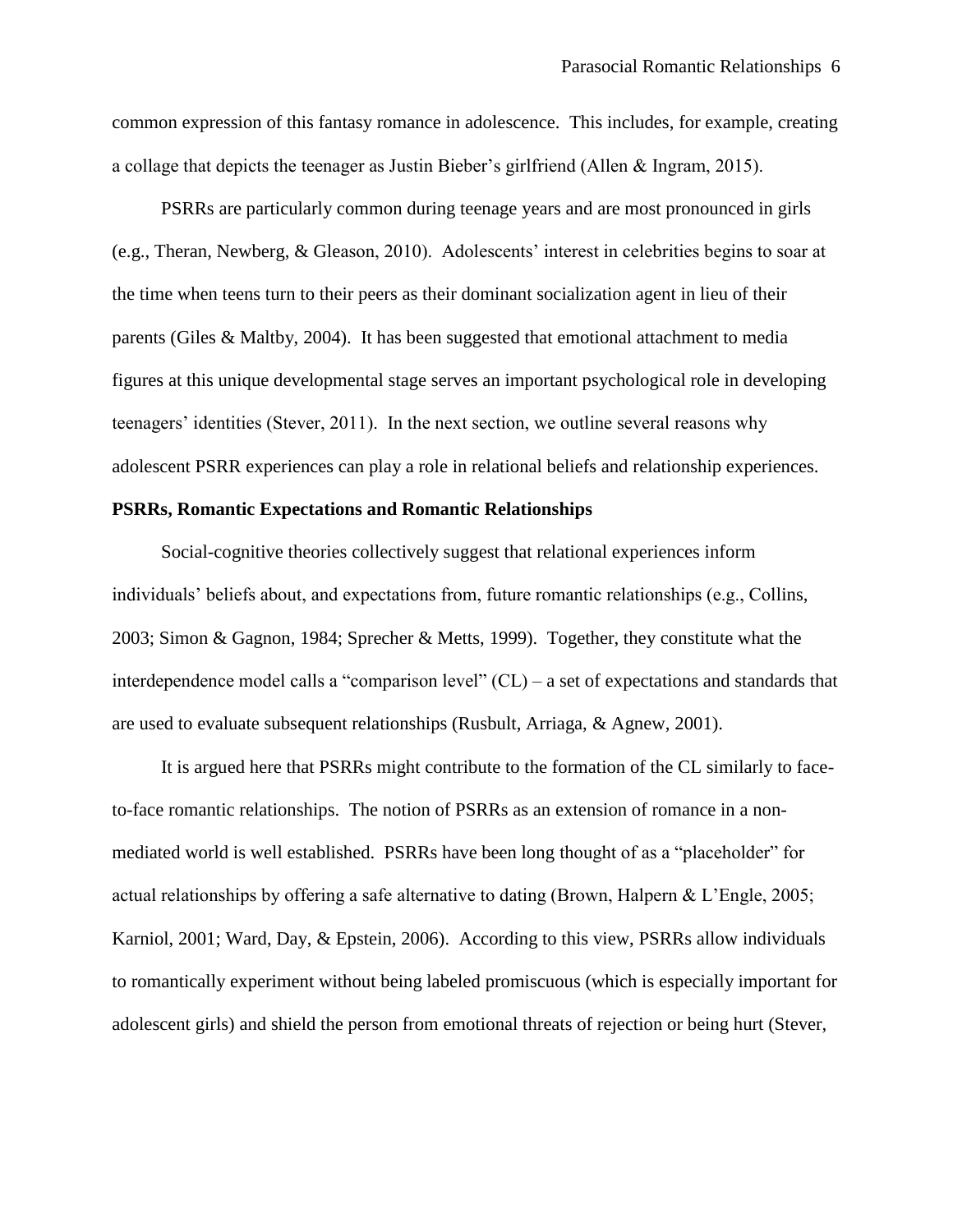2011). Hence, if interpersonal relationships guide relational beliefs and interactions in subsequent romantic relationships, so too can their parasocial equivalent.

This line of theorization diverges from media effects theories such as cultivation and social learning that explore the effect of exposure to, and involvement with, media representations of romance. Here, the internal psychological processes that occur when individuals engage in a fantasy-based romantic relationship (rather than observe a media portrayal of a relationship) promote beliefs through an imaginary interaction with the characters. In a sense, PSRRs in adolescence can be seen as comparable to children's pretend play experiences. Pretend play socializes children and allows them to assume different roles, while at the same time fostering metacognitions (Whitebread & O'Sullivan, 2012). Similarly, in PSRRs, experiencing romantic relationships, even merely in one's imagination, enables the person to experience various emotions in response to the imaginary situation (as intracommunication research suggests, cf. Edwards et al., 1989; Honeycutt, Zagacki, & Edwards, 1989). Engagement in these kinds of surrogate relationships presumably allows adolescents to crystalize their beliefs, preferences and expectations, and conceptualize themselves as sexual subjects, preparing them for future real-life relationships (Allen & Ingram, 2015).

**PSRRs and idealization.** Provided that romantic experimentation in adolescence solidifies adolescents' romantic expectations and molds, to an extent, individuals' future romantic relationships (Collins, 2003; Collins, Welsh & Furman, 2009), it is critical to consider the "lessons" propagated by these early relationships.

There are a number of reasons to expect that PSRRs would propagate unrealistic romantic beliefs. First, unlike regular relationships, PSRRs occur only in an individual's imagination. Thus, PSRRs are more likely to be a subject of optimistic biases and produce idealized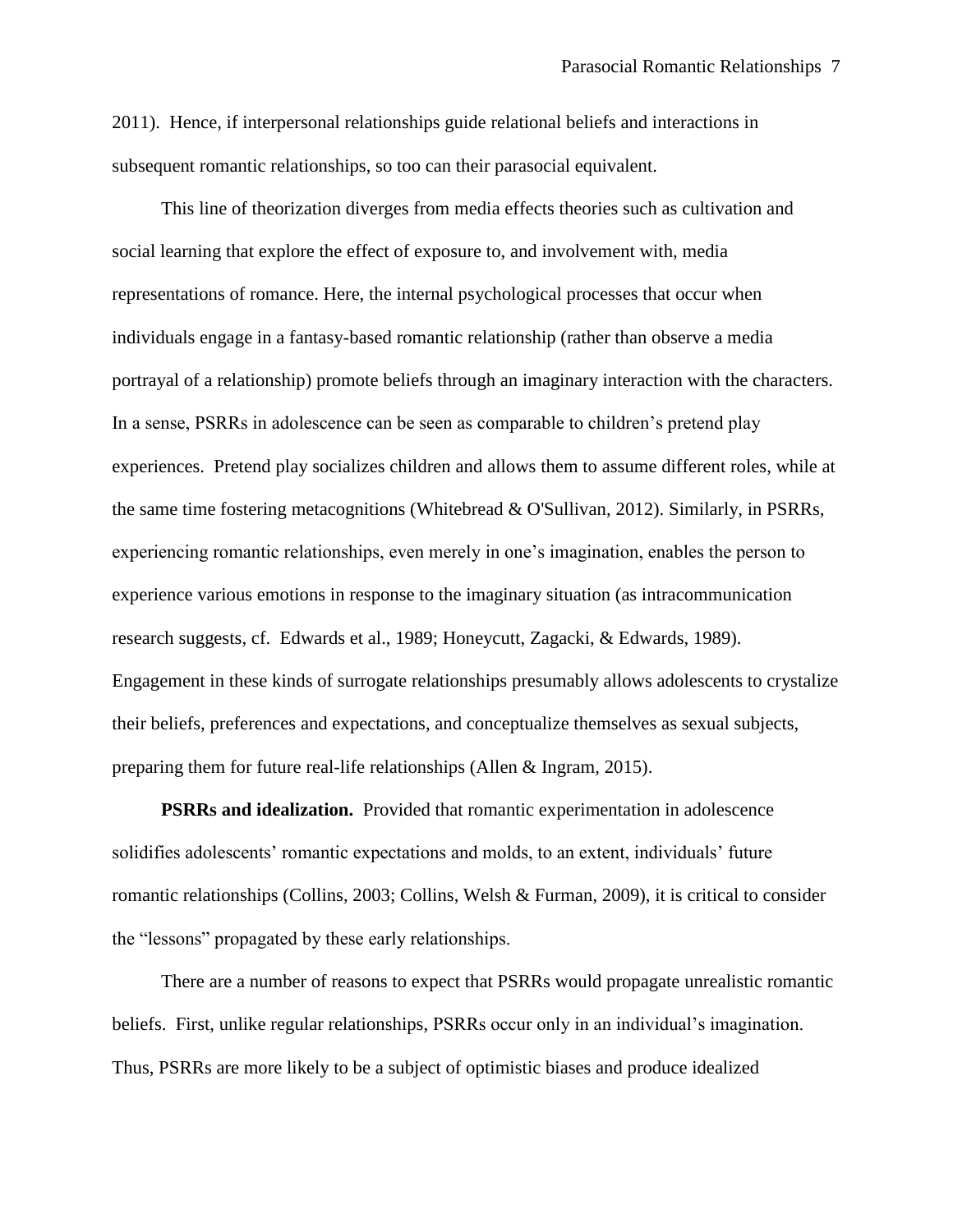expectations. PSRRs were conceptualized as a safe alternative for actual dating (Karniol, 2001) precisely because they involve fewer emotional risks such as rejection, relational violence, infidelity, and arguments. Anecdotal evidence stemming from qualitative studies on fans of movie stars and music artists supports this notion. It appears that fans' romantic fantasies tend to capitalize on positive aspects of a relationship with the media figure (e.g., getting married, Hinerman, 1992).

Second, public images of media figures are highly controlled and/or strategically manipulated to present them in the most favorable way (e.g., Gow, Lydecker, Lamanna, & Mazzeo, 2012). Moreover, fans themselves construct and maintain an idealized image of the target of their PSRRs. For instance, fans have been shown to collect and share extensive picture galleries that represent their favorite celebrities, often in a hyper-sexualized manner (Soukup, 2006). Through this process of selective inclusion of pictures, the fans construct a particular image of the object of their fantasy. A similar pattern is evident in the example of Dr. House's fans described above. Although House's character is not sexualized in the television show itself, his adolescent fans referred to him on YouTube as "sexy as hell" and "charming" (Tukachinsky, 2011). These examples illustrate that attractiveness is subjective, and *perceived* characteristics of the media persona are more consequential than the actual media representation.

Finally, romantic ideals can originate from the media itself. The same romantic ideals uncovered in content analyses of romantic media (e.g., Hefner & Wilson, 2013) are upheld by mainstream popular culture overall, including movies and TV shows that do not qualify as "romantic" (e.g., *Batman Returns,* 1992, Griffin, 2006), popular music (Dukes, Bisel, Borega, Lobato, & Owens, 2003), and even commercials (Illouz, 1997). Media representations characterize love by powerful emotional and physical attraction and propagate ideals such as the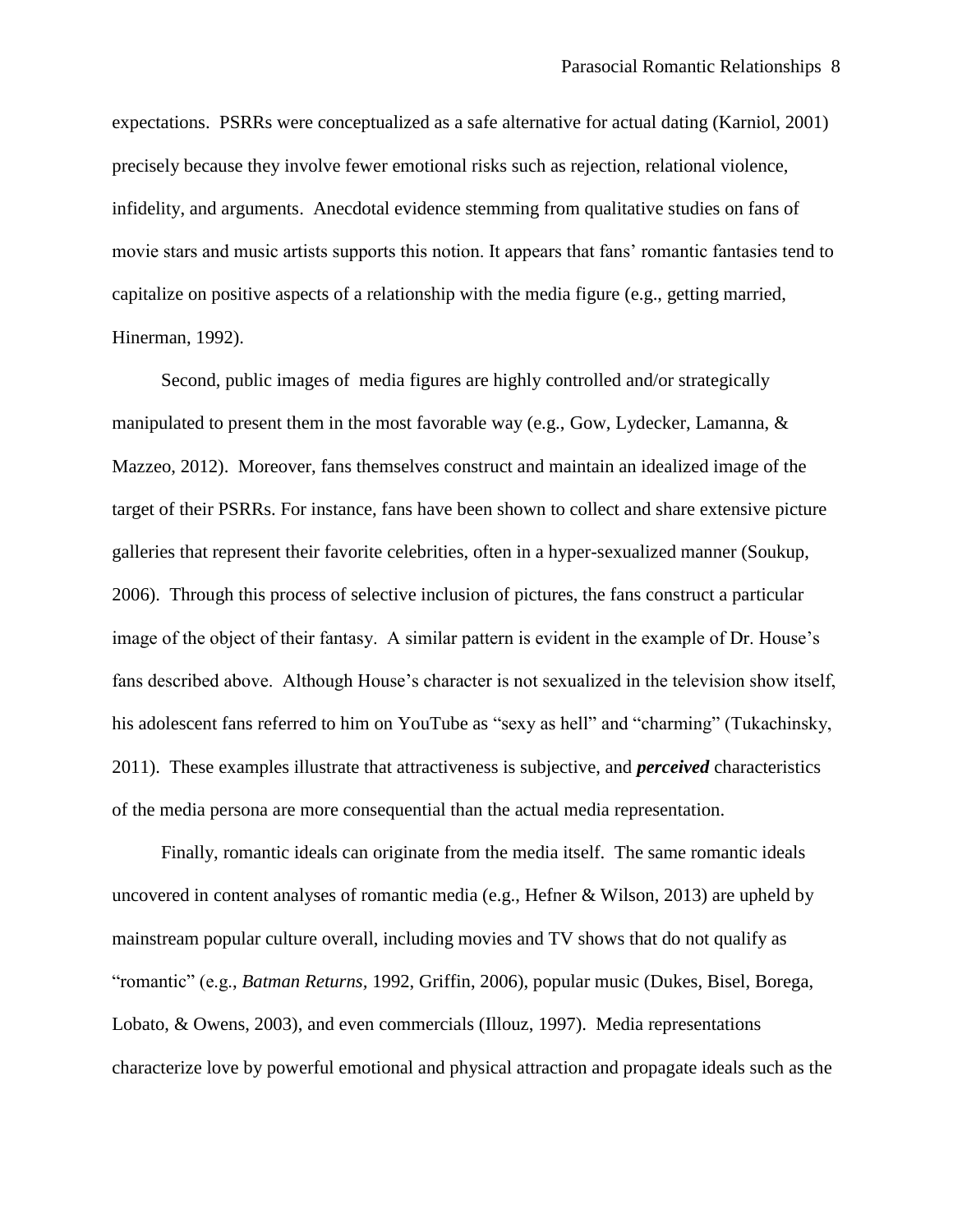ability of love to overcome all obstacles and perfect compatibility existing between partners. Hence, even if an individual engages in a PSRR with an actor/character featured in a "nonromantically-themed" production, the viewer is still likely to be exposed to romantic archetypes emphasizing relational and physical closeness that underlie the PSRR experience.

**PSRRs and relationship outcomes.** Exposure to media idealized depictions of romance has been linked to viewers upholding a higher CL, resulting in lower marital satisfaction (Osborn, 2012). It is also possible that a *romantic parasocial experience* can foster unrealistic relationship expectations, which in turn can lead to disappointment when the high standards are not met in reality. Given that PSRRs occur in a person's imagination infused by idealized media images of characters and romance, it is conceivable that they foster a CL next to which actual relationships seem disappointing.

For example, Horton and Wohl (1956) provide an example of a 23-year-old woman who divulged her inability to form relationships with men because they all pale by comparison to the television personality she fell in love with. In another example, a 32-year-old woman posted an online article professing love to the fictional character and blaming this PSRR for her inability to find a suitable partner (Davis, n.d.). Although extreme, these stories demonstrate the potential for PSRRs to advance unrealistic romantic expectations that leave media consumers less satisfied with their real-life romantic relationships. To our knowledge, no systematic empirical research has examined effects of PSRRs; only anecdotal-level evidence exists at the current time. The current study makes a step towards addressing this gap in the literature by examining the relationship between PSRR intensity, partner perceptions and relationship satisfaction.

## **The Current Study**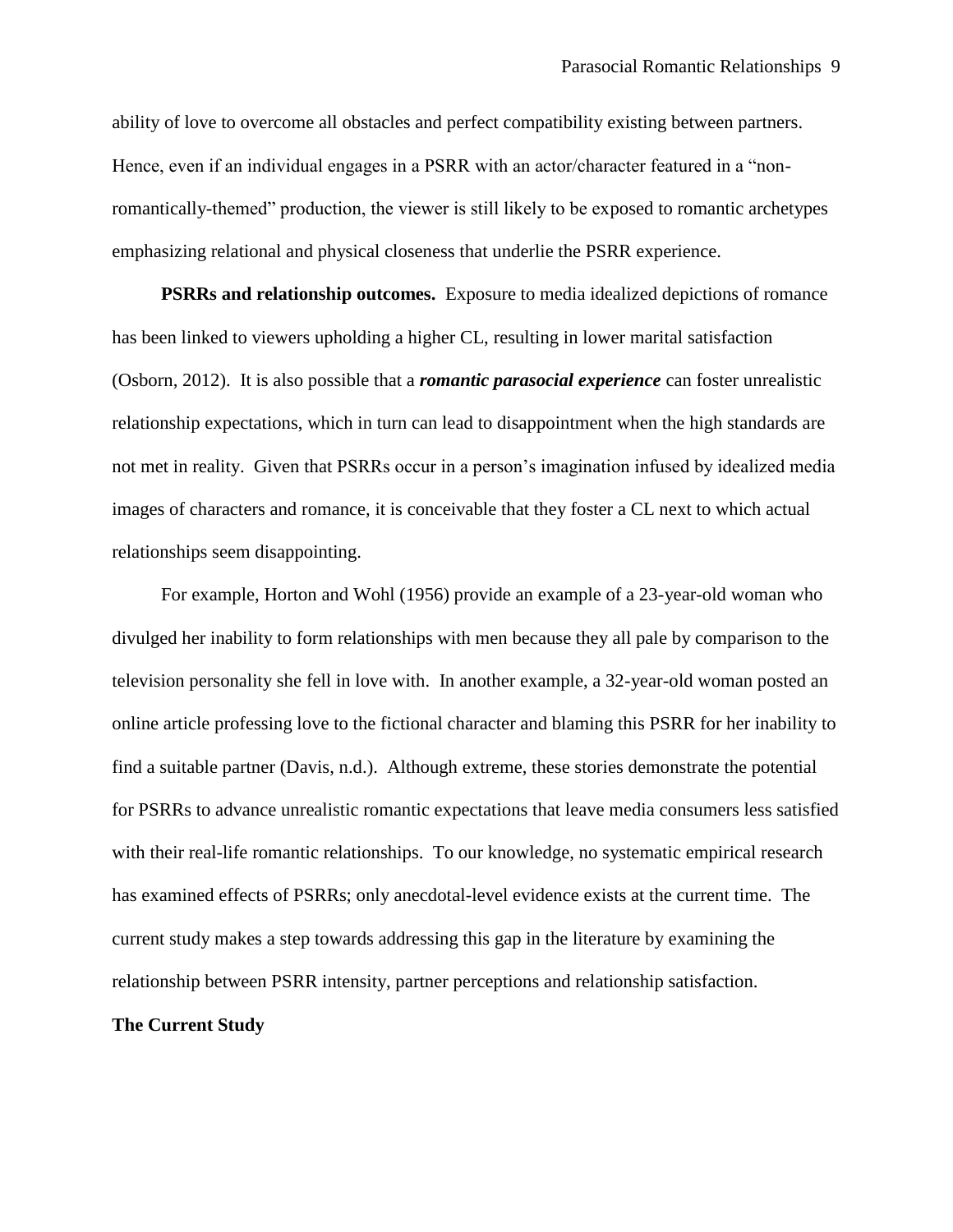The goal of the current investigation is threefold. First, the study explores whether the extent of PSRRs (conceptualized as intensity of physical attraction and emotional involvement) would be significantly associated with romantic beliefs. The tenacity of the imaginary romantic relationship that viewers form with the characters is expected to promote idealized beliefs. Specifically it is hypothesized that: *Intensity of emotional and physical aspects of PSRRs will be positively associated with idealized romantic beliefs (H1).*

Next, given that romantic relationships are shaped, to an extent, by prior romantic experiences (Collins, 2003; Rusbult et al., 2001), it is conceivable that adolescents' PSRRs will impact subsequent relational outcomes. PSRRs occur in a fantasy realm and therefore might result in a sense of disillusionment and disappointment when face-to-face relationships cannot live up to the ideals developed through PSRRs. Specifically, it is hypothesizing that: *Intensity of emotional and physical aspects of PSRRs will be associated with lower relational satisfaction in current romantic relationships (H2) and more unfavorable perceptions of one's current romantic partner (H3).*

Finally, a mediation model is probed to ascertain possible indirect relationships between PSRRs, romantic beliefs and relationship outcomes. Building and expanding upon Osborn's (2012) application of the interdependence model to exposure to romantically-themed media, it is suggested here that PSRRs can set a standard to which subsequent romantic experiences are compared, resulting in a more critical view of one's actual relationship. That is to say, idealized romantic beliefs serve as a proxy for CL. We therefore ask whether the relationships hypothesized in H2 and H3 are mediated by romantic beliefs: *Are the relationships between emotional and physical aspects of PSRRs and relational outcomes (satisfaction and partner's perception) mediated by romantic beliefs? (RQ1).*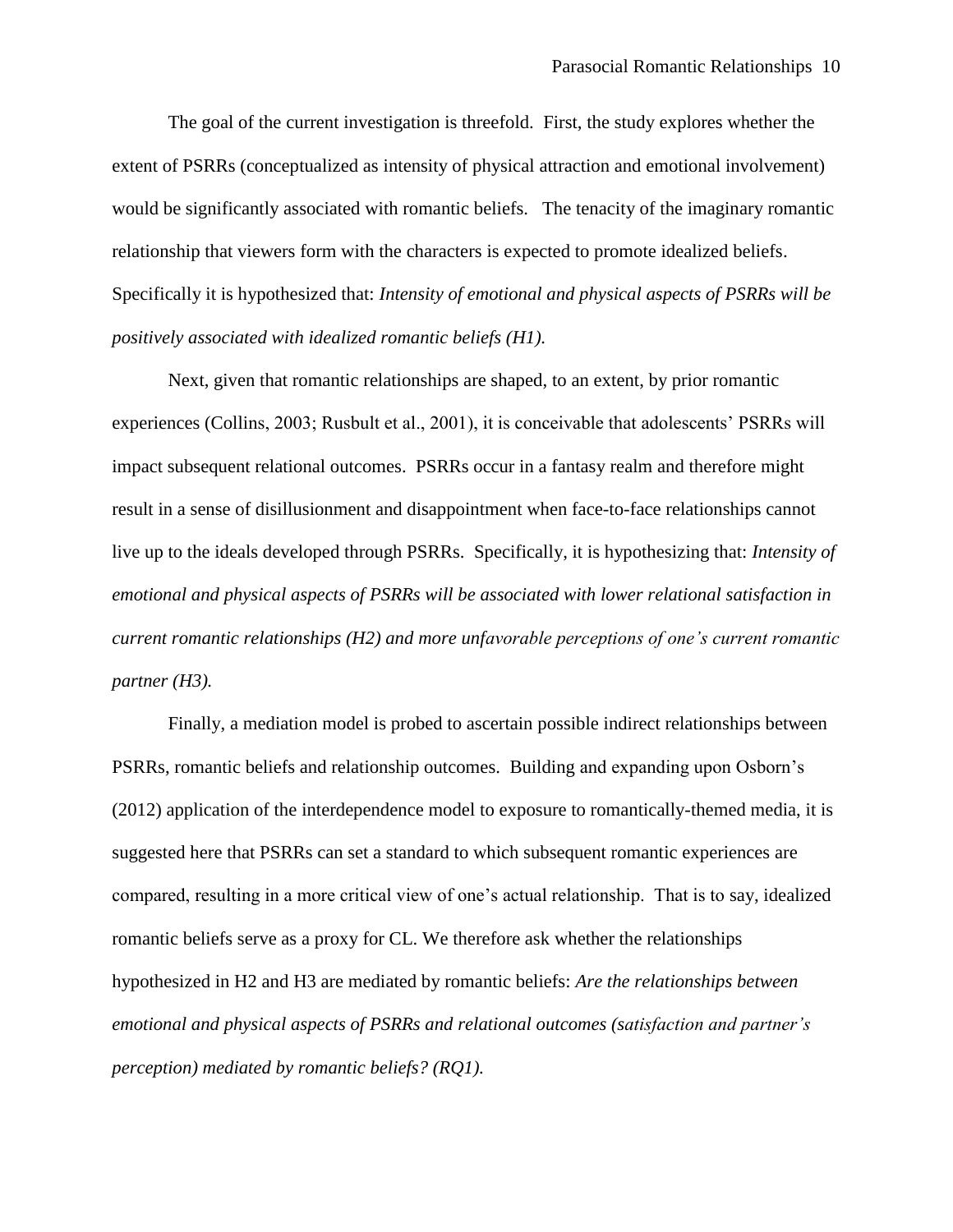To test the study hypotheses and research question, a two-study design was employed. First, Study 1 obtains concurrent self-report data from adolescents. However, only 40 adolescents in the sample reported having a romantic partner at the time of the study. This is consistent with the notion that adolescents' romantic relationships are transient and might lack the depth needed for examining relational outcomes. It is not until emerging adulthood (aged 18- 25) that individuals engage in meaningful and intimate romantic relationships (Arnett, 2000). Thus, it makes sense to examine the association between PSRRs in adolescence (as a form of romantic exploration typical to that stage) and experiences that emerging adults have in their first meaningful romantic relationships. Hence, relationship hypotheses (H2-H3) and RQ1 were not tested on the adolescent sample. Instead, Study 2 utilized a sample of college students to replicate H1 and investigate associations between PSRRs and relationship outcomes.

#### **Study 1: Adolescent Sample**

## **Procedures**

Data were collected using snowball sampling (word-of-mouth, social media, flyers) and a Qualtrics Panel. To be eligible to participate in the study, individuals had to be 13-17-years-old and reside in the U.S.. Upon obtaining parental consent and child assent, qualifying individuals were provided access to an online survey asking them about their PSRRs experiences, romantic beliefs, and demographic and psychological background variables. Additionally, attentionchecking questions were embedded in the survey to eliminate invalid respondents. Respondents in the snowball sample were emailed a \$5 gift card for their participation. Qualtrics Panel participants were compensated by the Panel provider in accordance with their policy.

## **Participants**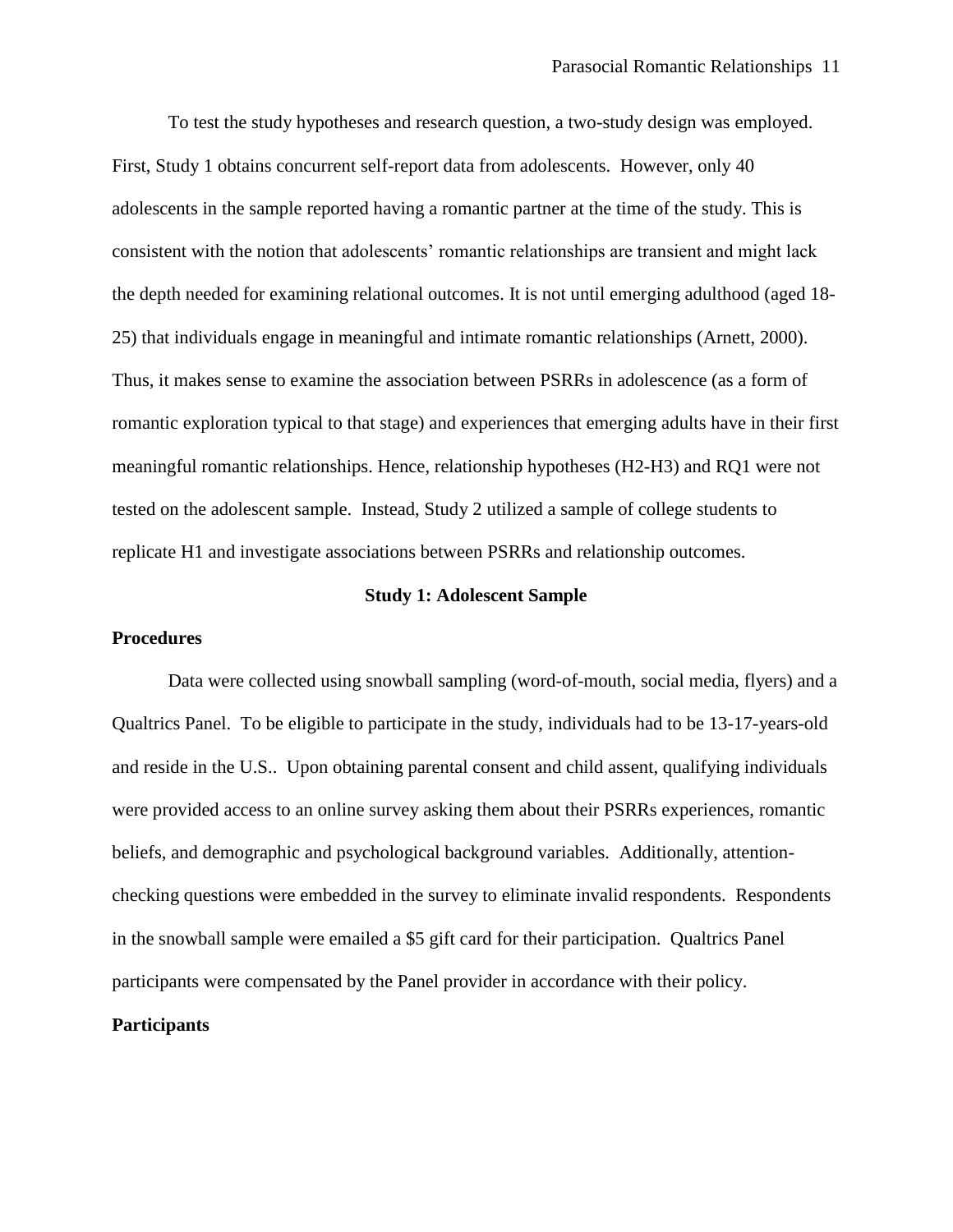Valid data were obtained from a total of 153 teenagers (snowball sample *n* = 36, Qualtrics Panel  $n = 117$ ) ages 13-17-years-old ( $M = 15.39$ ,  $SD = 1.38$ ) from all 50 states throughout the U.S.. All age groups were represented: 14% were 13-year-olds, 11% 14-yearolds, 25% 15-year-olds, 20% 16-year-olds, and the remaining 29% were 17-year-olds. About half ( $n= 85, 55.6\%$ ) were females, 63 males (41.2%), and five individuals did not indicate their sex. The majority of the respondents (63.4%) were White, 14.4% Latino, 9.2% African American, 6.5% Asian, 2.6% Native American, and the rest identified as other.

## **Measures**

Participants were told that many individuals experienced "falling in love," having a "crush," or "romantic interest" in a media figure, and they were asked whether they had ever had such an experience. Most (72.5%) of the participants had PSRRs. Specifically, 22.9% had one PSRR, and 49.7% had multiple PSRRs. If they had a PSRR once, they were asked to answer all the subsequent questions with that media figure in mind. If they had more than one PSRR, they were directed to respond about the most intense and meaningful one. Participants who did not have any PSRRs were asked to complete the questionnaire in reference to their favorite media figure. Because the current study is interested in the effect of the intensity of PSRRs (i.e., a PSRR as a continuous rather than a dichotomous construct), we report the results from the entire sample here, with non-PSRR targets adding to the variance on the variables of interest and the larger sample size increasing statistical power. However, analyzing the data only on the subset of respondents who reported a PSRR produced similar results (these results are reported in footnotes alongside the results section).

**PSRR intensity**. The intensity of the PSRR experience was measured using items from the Parasocial Love Scales (Tukachinsky, 2011). *Emotional PSRR* was assessed with four items,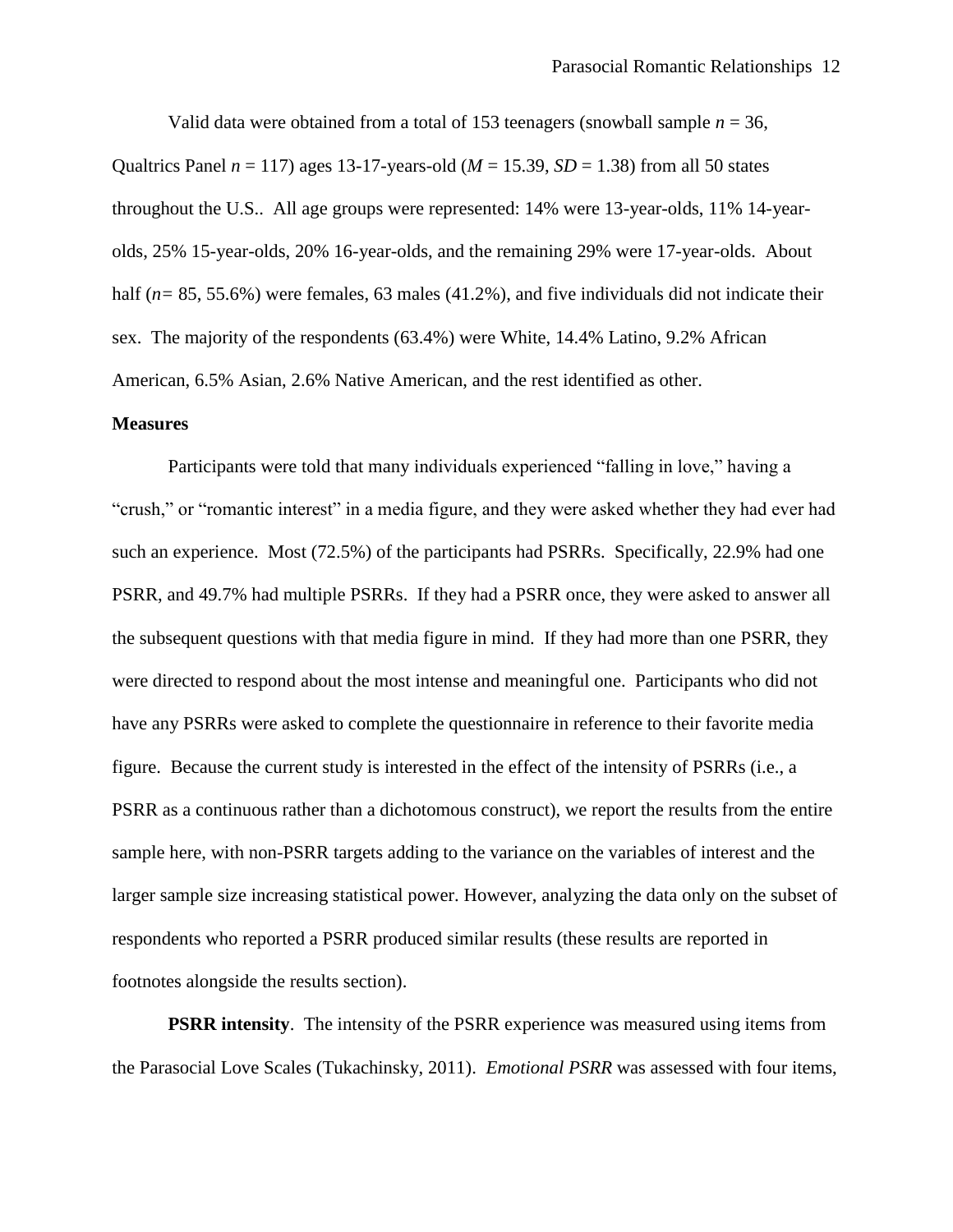such as: "Sometimes I thought that X and I were just meant for each other" (range  $1-7$ ,  $M = 4.62$ ,  $SD = 1.62$ ,  $\alpha = .92$ ). The *physical PSRR* measure was comprised of four items, such as: "I am physically attracted to X" (range, 1-7,  $M = 6.08$ ,  $SD = 1.24$ ,  $\alpha = .95$ ). All items were measured on a seven-point scale with higher scores indicating stronger romantic interest. Principal axis factoring with Oblimin rotation validated the factorial structure. Items' loadings ranged from .702 to .948, with no meaningful cross-loadings  $(\leq 217)$ . The correlation between the two factors was .32.

**Idealized romantic beliefs.** Nine items measuring idealization of love, their partner and the strength of their relationship from Sprecher & Mett's (1989) 15-item scale were used (e.g., "I'm sure that every new thing I learn about the person I choose for a long-term commitment will please me"). Items assessing belief in love at first sight were not included in this study because they are concerned with initiation of a relationship rather than relational maintenance which was of importance here. Items were measured on a seven-point scale with higher scores indicating more idealized beliefs (range 1.78-7,  $M = 4.84$ ,  $SD = .89$ ,  $\alpha = .79$ ).

**Control variables.** It is important to control for potential confounding factors, especially in a cross-sectional survey. Extant research has documented differences in socialization of boys and girls and potential socio-cultural differences concerning perception of relationships and dating (e.g., Giordano, Longmore & Manning, 2006; Jackson, Sibyl Kleiner, Geist, & Cebulko, 2011; Regan & Anguiano, 2010; Neto & Pinto, 2003). Additionally, relational beliefs are likely to evolve as individuals mature and as they gain more relationship experience, typically endorsing less idealized beliefs over time (e.g., Montgomery, 2005; Regan & Anguiano, 2010). Furthermore, parental marital status can have implications for children's mental models of relationships, attachment, relational expectations and quality of their own subsequent romantic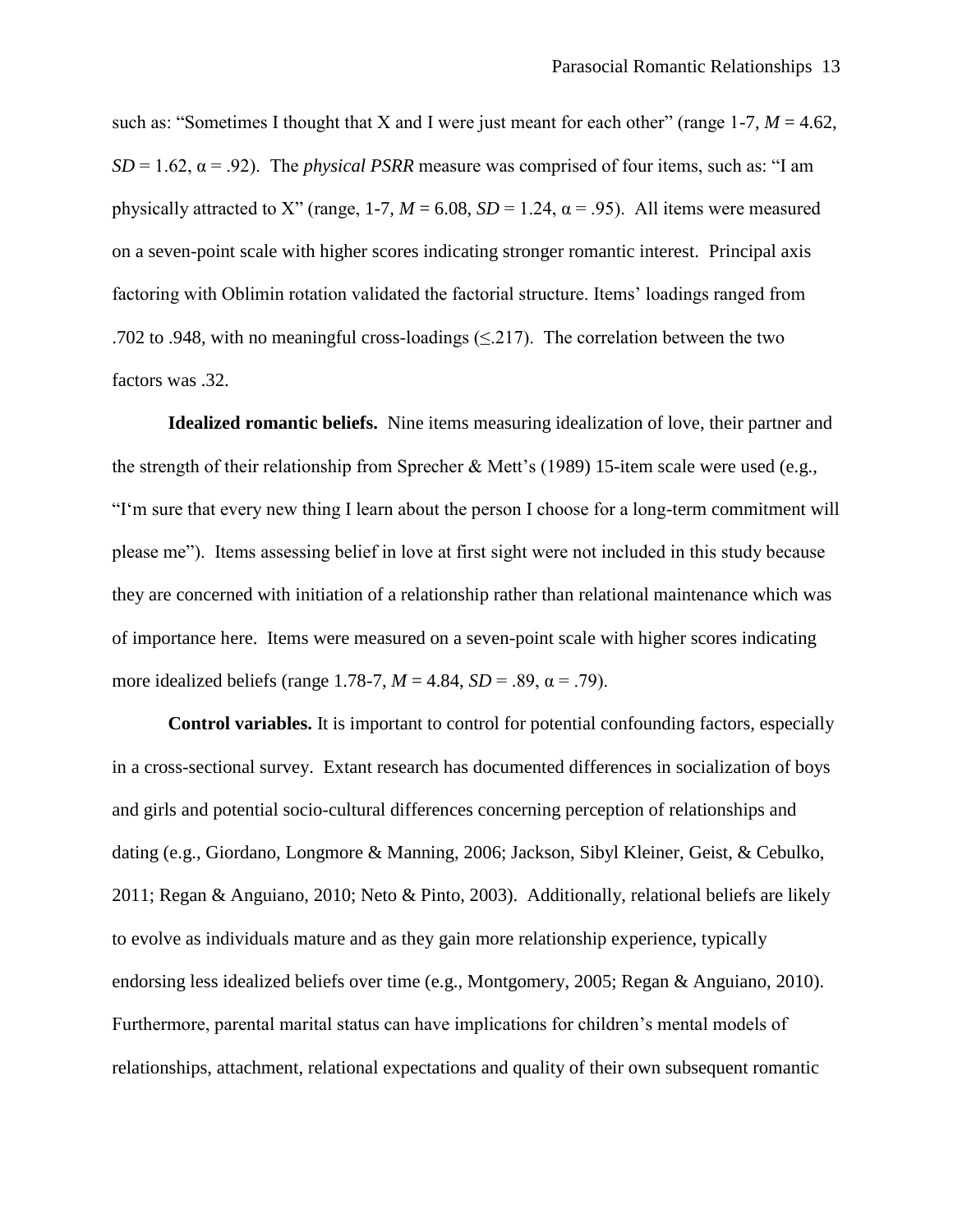experiences (e.g., Feldman, Gowen, & Fisher, 1998; Steinberg, Davila, & Fincham, 2006; Sprecher, Cate, & Levin, 1998).

Thus, in addition to age, sex, and ethnicity, the current study controlled for parental marital status and relationship status and experience. Participants were asked to indicate whether their parents were married to each other or not; whether they are currently involved in a romantic relationship; and if they ever had a formal boyfriend or girlfriend. About half (55.6%) reported that their parents were married. The majority (61.4%) had a formal boyfriend or girlfriend (12 study participants did not respond to this question). Only 40 of all the respondents (32 of those with a PSRR) were in a relationship at the time of the study. Data were normally distributed.

## **Results**

To examine the possible relationship between PSRRs and idealized romantic beliefs, a multiple regression was used. Respondents' age, sex (female vs. male), race (White vs. minority), parental marital status (married vs. not married), experience with dating, and current relationship status served as controls. Physical attraction to and emotional involvement with the media figure were used as predictors.

The multiple regression  $(F(8, 124) = 2.48, p < .05, R^2 = .14)$  revealed partial support for H1. There was no association between physical attraction and participants' romantic beliefs ( $\beta$  = .10,  $B = .07$ , *S.E.* = .06,  $t = .68$ ,  $p = .29$ ). However, as expected, the intensity of emotional involvement with the media figure was positively associated with idealized romantic beliefs ( $\beta$  = .26,  $B = .13$ , *S.E.* = .05,  $t = 3.19$ ,  $p < .01$ .<sup>1</sup>

## **Study 1 Discussion**

Results of the adolescent sample are partially consistent with H1. Emotional engagement with the media figure (in particular, thinking of him or her as a romantic partner rather than as a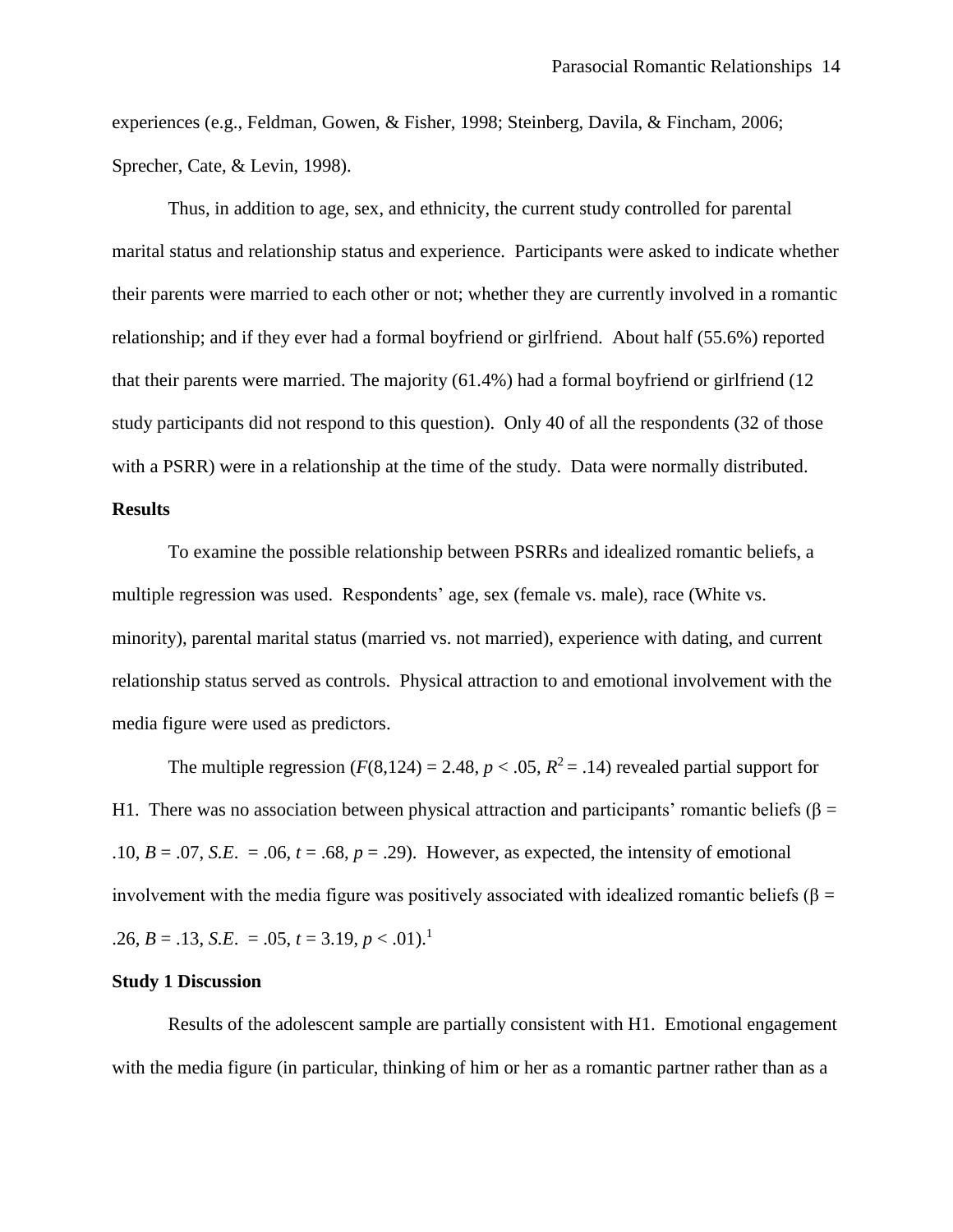sexual object) is associated with unrealistic relationship beliefs. It is therefore imperative to understand the implications these media-generated beliefs can then have for the media consumers' actual relational outcomes. Study 2 aims to replicate and extend the findings of Study 1 by examining the association between PSRRs and romantic beliefs as well as the relationship between PSRRs and real-life romantic experiences.

## **Study 2: College Student Sample**

## **Procedures**

College students were recruited to participate in a study about relationships in exchange for course research credit. The survey consisted of two online questionnaires completed 2-3 weeks apart. Participants were first asked to report the intensity of their PSRRs growing up using a prompt similar to the one used in Study 1. Two weeks later, participants received a link to the second part of the survey which asked about their romantic beliefs and if they were involved in a romantic relationship at the time of the study – questions about relationship satisfaction and current partner perception.

## **Participants**

A total of 274 participants (79.8% female) completed the two-part survey. Participants' mean age was 20.24 years  $(SD = 1.78)$ . The majority of the respondents were White (67.9%), followed by Latino (11.3%), Asian (8.4%), African American (1.1%), and the rest identified as other. The majority (64.2%) of the participants reported that their parents are married to each other. As in the adolescents sample, PSRRs were very common (80.1% had at least one PSRR with 57.4% reporting multiple PSRRs).

## **Measures**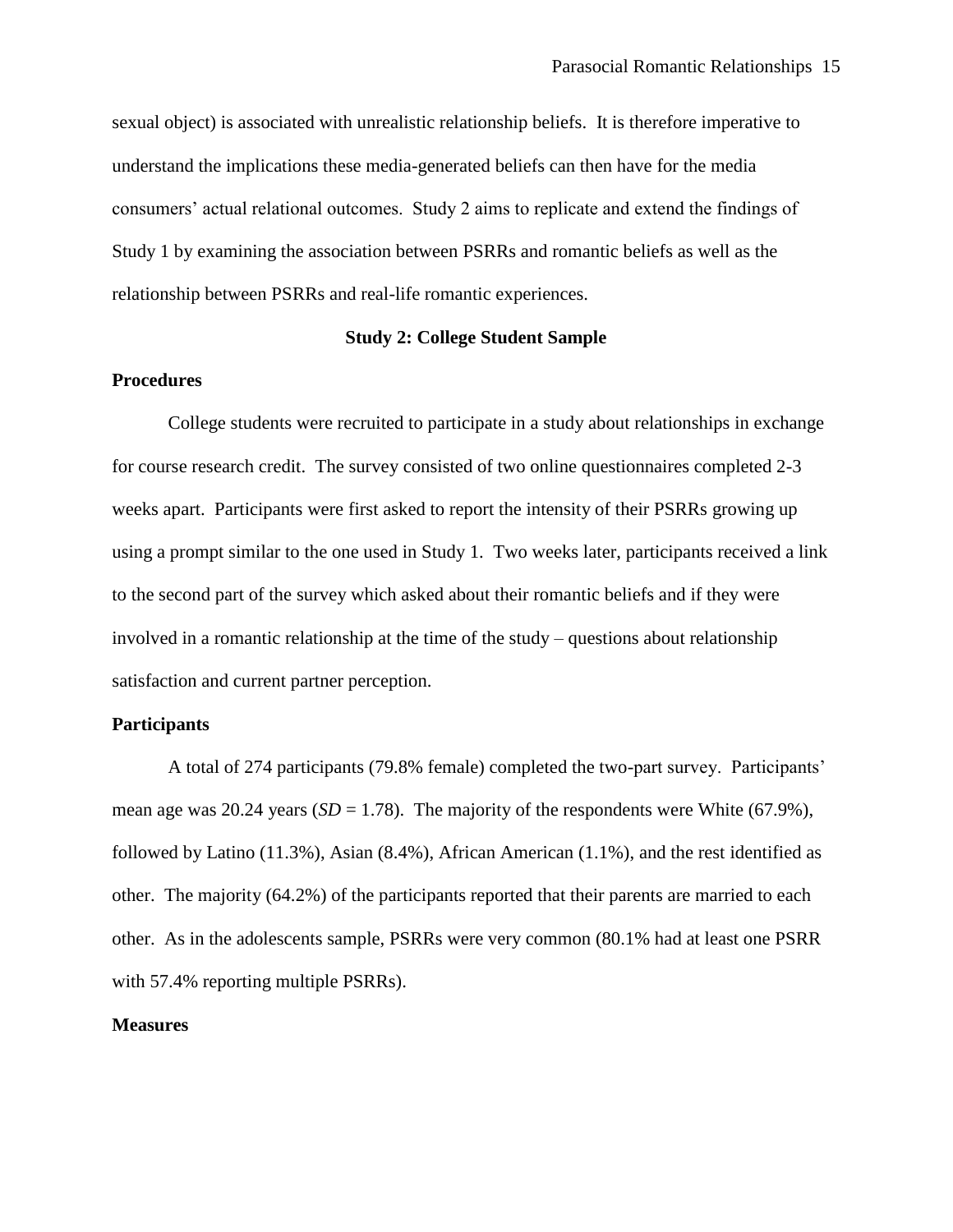**Intensity of PSRRs.** The same scales and instructions employed in Study 1 were used to assess emotional and physical PSRRs (respectively: range 1-7,  $M = 3.92$ ,  $SD = 1.83$ ,  $\alpha = .88$ ; range 1-7,  $M = 6.02$ ,  $SD = 1.49$ ,  $\alpha = .96$ ). Principal axis factoring with Oblimin rotation accurately distinguished between the two factors. The factor loaded on their corresponding factors (loadings range: .519-.951), with no meaningful cross-loadings ( $\leq$  .107). The two factors strongly correlated (.46).

**Idealized romantic beliefs.** The same items from Sprecher & Metts (1989) as in Study 1 were used to measure endorsement of unrealistic romantic standards (range 2.11-7, *M* = 4.32, *SD*   $= 1.04$ ,  $\alpha = .86$ ).

**Current romantic status.** Participants were asked about whether they are currently involved in a romantic relationship. Participants who had a boyfriend or girlfriend at the time of the study  $(n = 97)$  were asked to respond to relationship satisfaction and partner perception measures as described in the following paragraphs.

**Relationship satisfaction.** Hendrick's (1988) Relationship Assessment Scale was used to measure respondents' current relationship satisfaction. The scale includes questions such as: "To what extent has your relationship met your original expectations?" Items were measured on a five-point scale with higher scores indicating greater relational satisfaction (range 1-5, *M* = 4.03,  $SD = .87$ ,  $\alpha = .84$ ).

**Perception of current romantic partner.** Participants were asked to rate their current partner on nine adjectives from the Mate Value Inventory (MVI-11; Kirsner, Figueredo, & Jacobs, 2003). Items included: Attentive to partner, Emotionally expressive, Faithful, Generous, Give partner a say in relationship, Give the relationship high priority, Kind and understanding, Loyal, and Stable personality. For each adjective, participants were asked to rate their current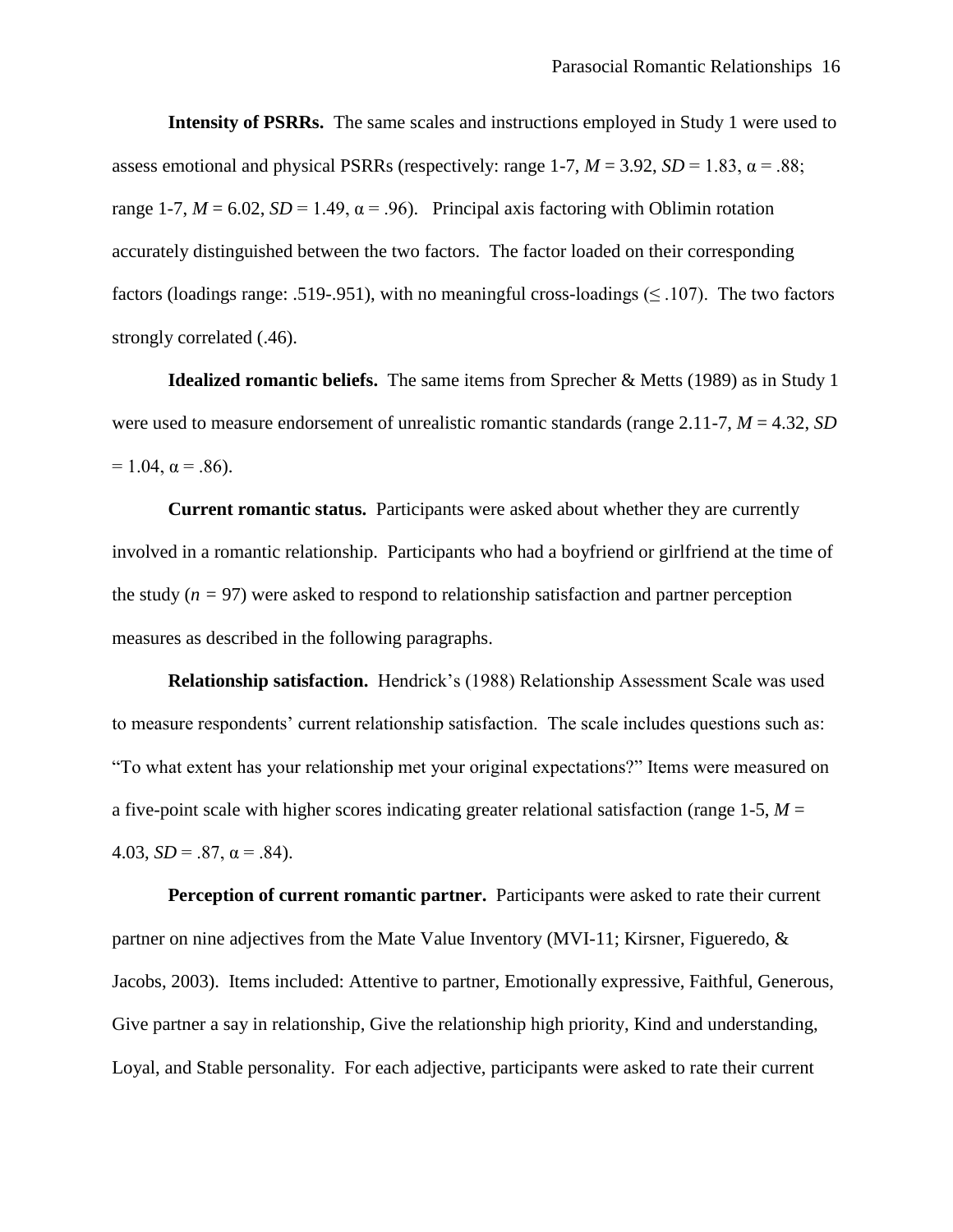partner on a scale from 0 (*Not at all characteristic*) to 10 (*Very characteristic*) (range 4.33-11, *M*   $= 9.78$ ,  $SD = 1.26$ ,  $\alpha = .90$ ).

**Control variables.** The same control variables as in Study 1 were used in Study 2 with the exception of experience with relationships, since all the college students indicated that they have had a formal boyfriend or girlfriend at some point.

## **Results**

**H1: PSRR and romantic beliefs.** First, to replicate testing H1, a regression analysis was used with similar variables as in Study 1 ( $F(7,146) = 2.88$ ,  $p < .01$ ,  $R^2 = .08$ ). Intensity of emotional involvement with the media figure was positively associated with idealized romantic beliefs ( $\beta$  = .30, *B* = .18, *S.E.* = .06, *t* = 3.07, *p* < .01). A negative association with physical attraction approached significance (β = -.20, *B* = -.15, *S.E*. = .08, *t* = -1.89, *p* = .06).<sup>2</sup>

Next, the possible association between PSRRs and relationship satisfaction (H2) and the possible mediating role of romantic beliefs (RQ1) was examined using Hayes' (2013) PROCESS model 4 for SPSS with 95% confidence intervals for bootstrap for 1,000 resamples. The model involves a series of regressions assessing the direct effect of the predictor (PSRR) on the mediator outcome (relationship satisfaction), and then examining its effect through a mediator (romantic beliefs). The intensity of emotional romantic interest in the media figure served as the independent variable. Here again, similar variables were used as control variables.

**H2 and RQ1: PSRR and relational satisfaction.** In predicting current relationship satisfaction ( $F(7,56) = 2.91$ ,  $p < .05$ ,  $R^2 = .27$ ), there was no relationship between physical PSRR and current relationship satisfaction (direct:  $B = .05$ ,  $S.E. = .10$ ,  $t = .50$ ,  $p = .62$ , C.I. [-.15, .25], indirect:  $B = .05$ , *S.E.* = .04,  $z = 1.37$ ,  $p = .17$ , C.I. [.001, .18], total:  $B = .10$ , *S.E.* = .10,  $t = 1.06$ , *p* = .30, C.I. [-.09, .30]).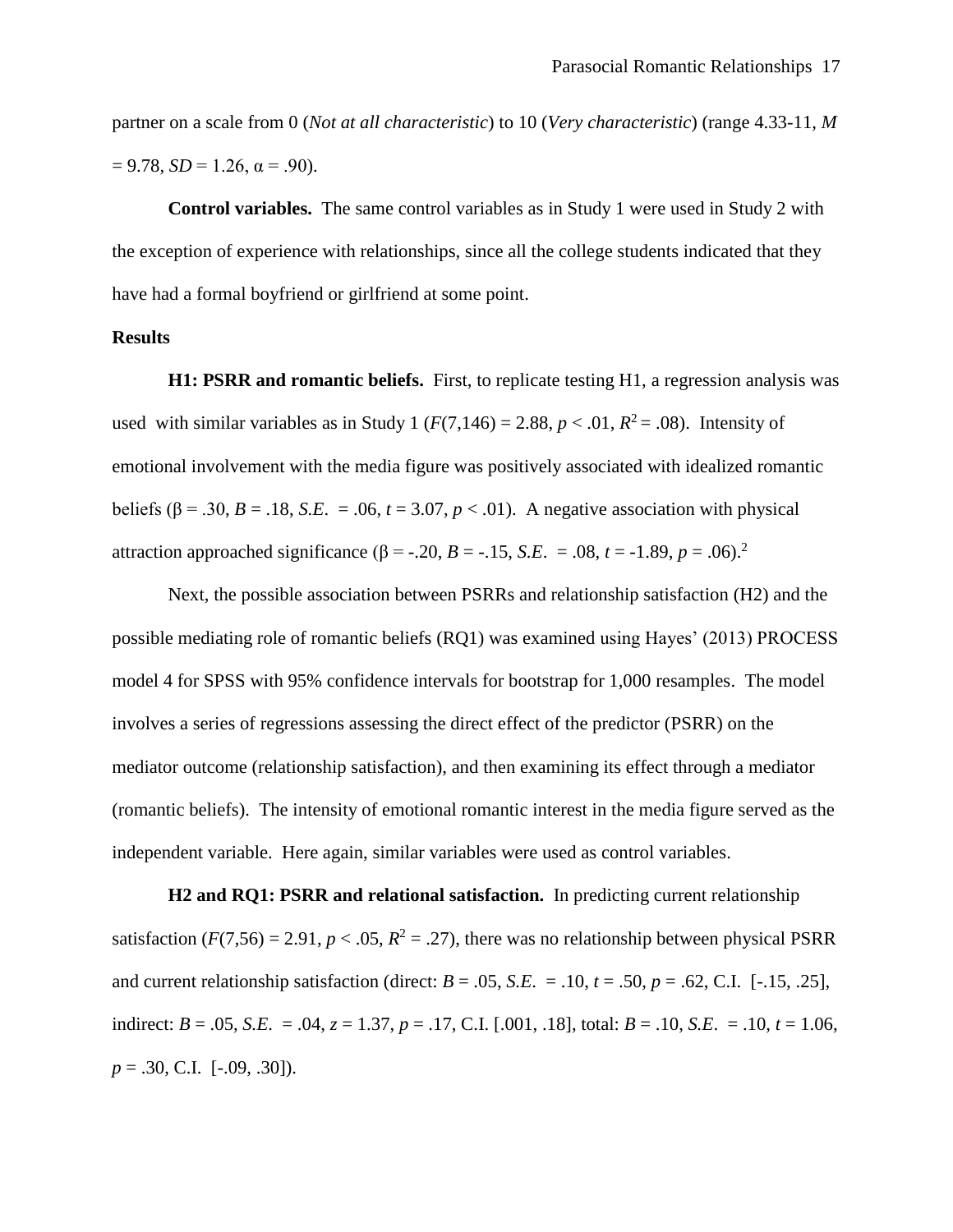However, emotional PSRR were negatively associated with satisfaction  $(B = -18, S.E. =$ .07,  $t = -2.41$ ,  $p < .05$ , C.I.  $[-.32, -.03]$ . The indirect effect was not significant ( $B = -.04$ , *S.E.* = .03,  $z = -1.34$ ,  $p = .18$ ), although the bootsrap C.I. do not overlap with zero  $[-.12, -.003]$ ). The total effect was significant  $(B = -0.21, S.E. = 0.07, t = -2.97, p < 0.01, C.I.$  [-.36, -.07]) providing partial support for H2.<sup>3</sup>

**H3 and RQ1: PSRR and partner perception.** Similar procedures were performed to examine the relationships between PRR and perception of the current romantic partner (*F*(7,56)  $= 2.64, p < .05, R<sup>2</sup> = .25$ ). Here again physical PSRR were not associated the outcome (direct: *B* = .08, *S.E*. = .15, *t* = .52, *p* = .60, C.I. [-.22, .38]; indirect: *B* = .01, *S.E*. = .05, *z* = .15, *p* = .88, C.I.  $[-.08, .12]$ ; total:  $B = .09$ , *S.E.* = .14,  $t = .60$ ,  $p = .55$ , C.I.  $[-.20, .37]$ ).

Conversely, emotional PSRRs were negatively associated with perception of the current romantic partner ( $B = .30$ ,  $S.E. = .11$ ,  $t = -2.79$ ,  $p < .01$ , C.I. [ $-.51$ ,  $-.08$ ]). As with satisfaction, there was no significant indirect relationship ( $B = -0.01$ ,  $S.E. = 0.03$ ,  $z = -0.15$ ,  $p = 0.88$ , C.I. [-0.08,] .05]). In line with H3, the total negative effect is significant  $(B = -.30, S.E. = .101 t = -2.79, p <$ .01, C.I.  $[-.51, -.08]$ ).<sup>4</sup>

## **General Discussion**

The purpose of the current study was to examine whether individuals' emotional involvement and physical attraction to a media figure during adolescence were associated with idealized romantic beliefs and real-life relational outcomes in college students. For both adolescents and college students, study findings revealed a significant association between the intensity of participants' emotional attraction to PSRRs and idealized romantic beliefs. Further, for college students, the recalled intensity of the emotional PSRR during adolescence was associated with lower relationship satisfaction and less favorable perceptions of a current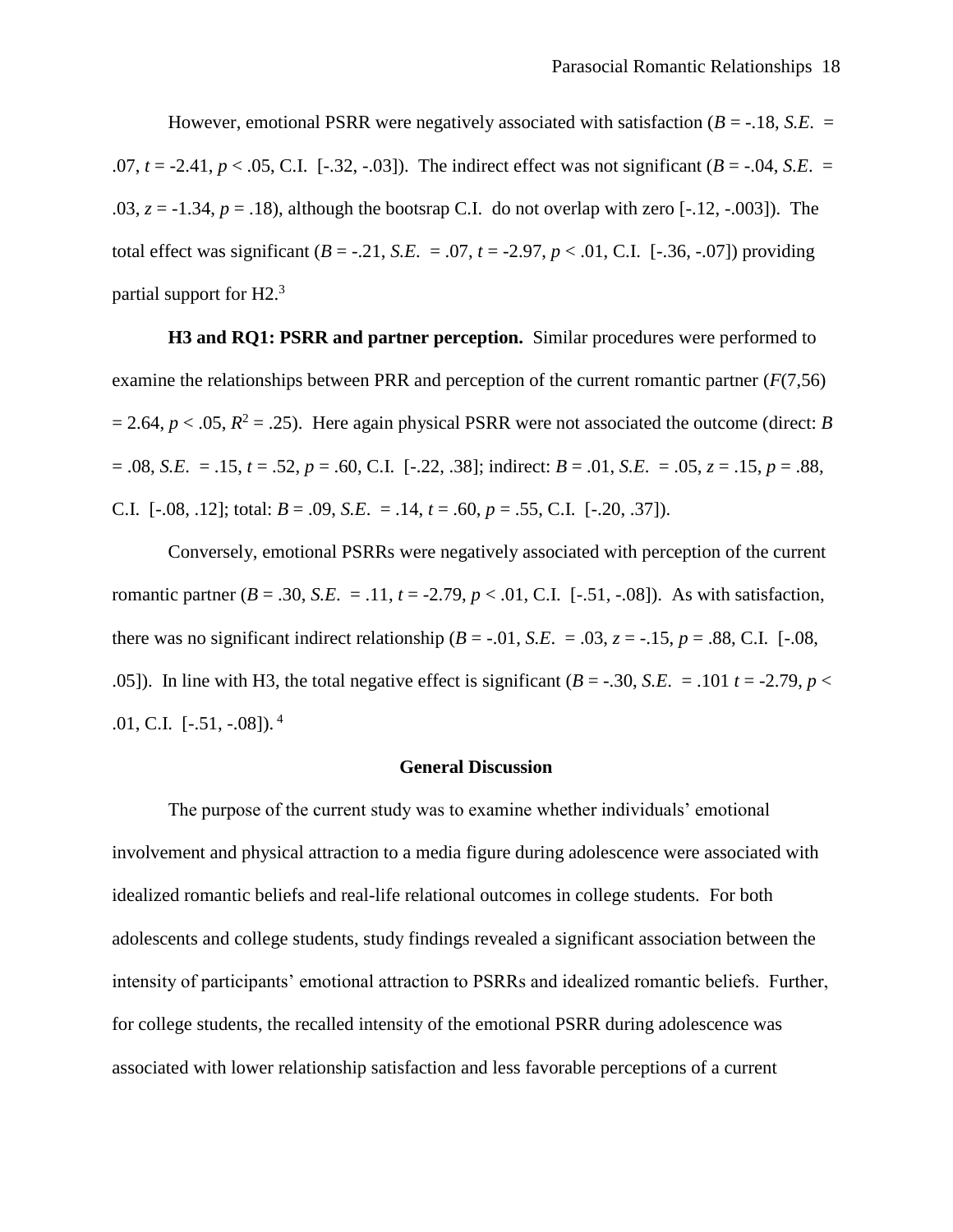romantic partner. Taken together, study hypotheses were largely supported, demonstrating several ways in which PSRRs can be consequential in romantic socialization.

**PSRRs and romantic beliefs.** Results from both samples suggest that individuals who engaged in deeper emotional (but not physical) imaginary relationships with media figures have more idealized views of what romantic relationships and real-life partners should be like. These findings resonate with research investigating the relationship between exposure to romantic media content, idealized relational beliefs, and unrealistic relational expectations (e.g., Hefner & Wilson, 2013; Segrin & Nabi, 2002). However, this research explored learning of romantic ideals from observing romantic depictions in the media. Conversely, mental processes rather than media content were the focal point of the present study, therefore the investigation was not limited to romantically themed media content (for instance, in the current study participants reported having PSRRs with a basketball athlete and a fictional character from a hospital drama). Thereby, the study moves beyond examining the effect of media representations of romance to exploring the audiences' emotional engagement with media figures in the fantasy realms – outside any particular media exposure context.

**PSRRs and relational outcomes.** Results of Study 2 partially supported the hypothesized association between PSRRs and relational outcomes. Specifically, the intensity of the emotional involvement with media figures (but not physical attraction) was associated with lower relational satisfaction and less favorable perception of one's current romantic partner. Importantly, this effect was not mediated by romantic beliefs. In other words, romantic beliefs and relational outcomes constituted two unique outcomes that operated independently of each other. Most likely, other mechanisms underlie the effect of PSRRs and perceptions of one's partner and relational satisfaction. For example, taking the social exchange approach (following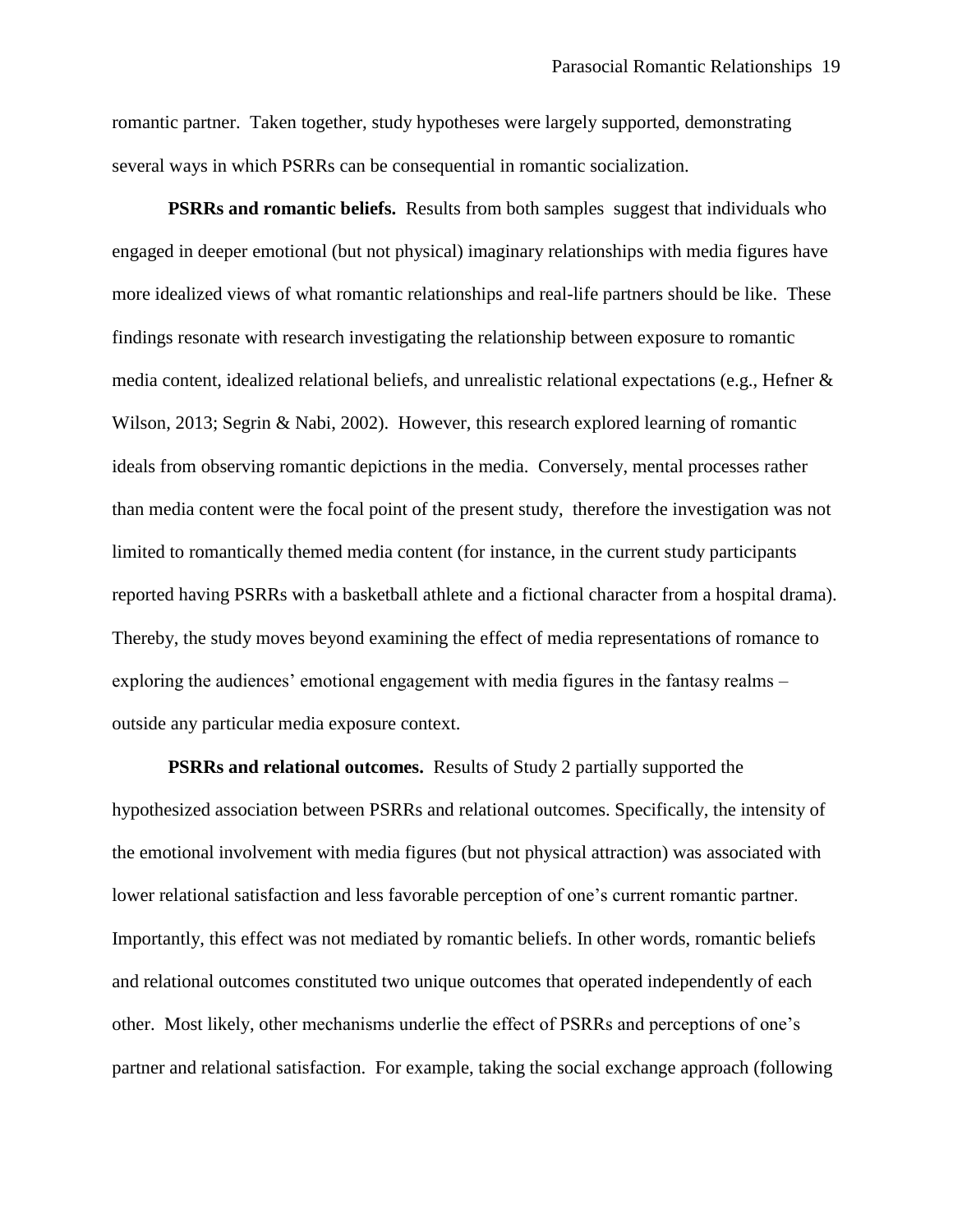Osborn, 2012), it is possible that the unobtainable standard promoted by PSRRs leads to exaggeration of perceived costs and trivialization rewards, which in turn diminish satisfaction with the romantic partner and the relationship. Although the exact process by which PSRRs can be detrimental to relational outcomes is yet to be pinpointed, the current findings are consistent with the theoretical framework and provide the first empirical evidence of the association between PSRRs and real-life relationships beyond anecdotal accounts.

**Physical versus emotional facets of PSRRs.** Interestingly, the results of the current study suggest that physical aspects of PSRRs do not play a significant role in romantic socialization of adolescents. There was no relationship between physical aspects of PSRRs and romantic beliefs among adolescents, and although this association was marginally significant for college students, the intensity of physical PSRRs was not linked to their relational satisfaction and partner perception. The difference between the predictive value of emotional and physical PSRRs can be attributed to a number of factors. First, sexual attraction could have implications for sexual, rather than emotional aspects of relationships that were of interest in the current study. Conceivably, outcomes such as perception of sex and sexuality, and self-objectification would be more likely to be associated with physical PSRRs. Alternatively, although physical attraction constitutes a component of romantic relationships, it can also be a manifestation of sexuality rather than romance. Conceivably, sexual relationships are not as impactful as emotional relationships. Indeed, Fisher (2004) maintains that romantic love is a powerful human drive that is substantially stronger than sex drive (e.g., depression, suicide, and homicide occur as a response to romantic rejection but not sexual rejection).

## **Study Limitations**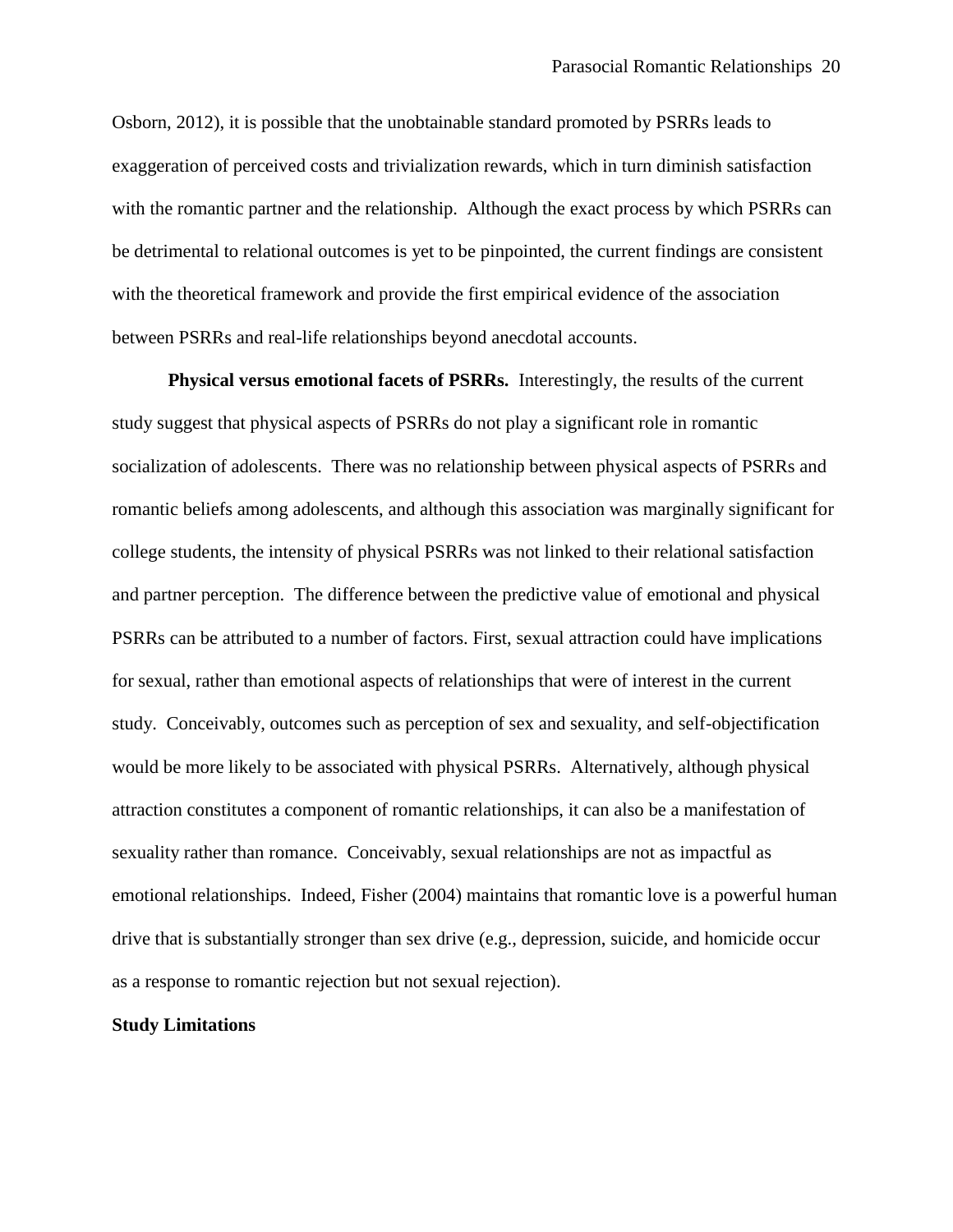Several limitations of the current study offer intriguing directions for further exploration. First, the starkest limitation of the current study is the reliance on cross-sectional data. In attempt to control for a time-order, college students in Study 2 were asked to reflect on their past PSRRs and report about their current romantic beliefs and relationship satisfaction. However, retrospective data is highly susceptible to recall and report biases. Moreover, few participants might have been still engaged in PSRRs at the time of the study. Consequently, similarly to past research in the field (e.g., Hefner, 2016; Lippman et al., 2014; Osborn, 2012; Reizer & Hetsroni, 2014; Song & Fox, 2016), the present study only offers correlational evidence of a relationship that is theorized to be a casual effect.

Accordingly, reverse causation cannot be ruled out. It is not improbable that teenagers who hold idealized romantic beliefs tend to develop particularly potent romantic attachment to media figures and then grow to be more romantically inclined young adults. For instance, biological and genetic individual differences might increase the propensity of some people to fall in love more intensely, and more often, than others (Fisher, 2004). Conceivably, people who are genetically inclined towards love would experience more intense PSRRs. Indeed, Hefner (2015) showed that adults may be seeking out romantic media that confirm their romantic dispositions. To control for time order, it is imperative for future research to collect longitudinal data following adolescents over several years. Such data could enhance internal validity by demonstrating the extent to which the evolution of romantic beliefs over time is associated with prior PSRRs while controlling for initial romantic beliefs.

Second, each of the studies' sample had its limitations. In Study 1, few adolescents were involved in a romantic relationship at the time of the study making it impossible to examine relational outcomes. In study 2, a heterogeneous (and predominantly female) sample of college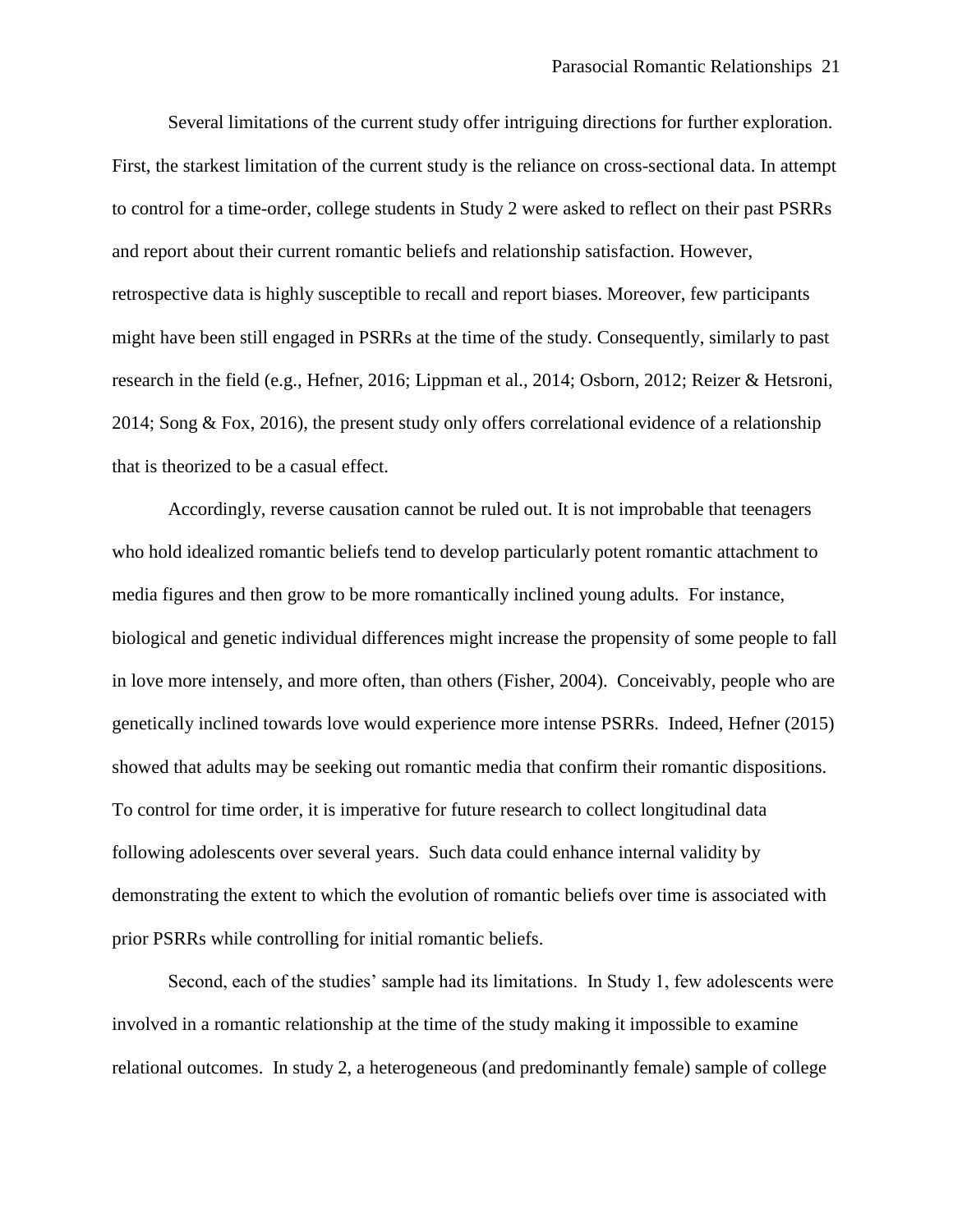students was used. Nonetheless, that H1 received support using both samples is reassuring. Replications with larger and more diverse samples are warranted for further validation of the results, especially given the small sample size used for mediation analyses.

Third, the current study examined only two relational outcomes and a single mediator. Future studies could consider additional variables germane to understanding effects of CL, such as commitment and perceived rewards. Finally, future studies will benefit from including additional control or moderating variables. Most importantly they would include amount of media exposure and the length of the respondents' current romantic relationship.

## **Future Research**

Despite its limitations, the study uncovers an intriguing association between PSRRs, romantic beliefs, and relational outcomes, and gives rise to new questions. For example, future studies employing longitudinal designs could reveal the persistence of the PSRRs. Study 2 demonstrated that college students' current dating relationship satisfaction is predicted by their PSRRs in adolescence. These participants are just a few years (and relationships) removed from the PSRR experience, but a few might have been still involved in that PSRR at the time of the study. Presumably, as individuals acquire more relationship experiences, new meaningful (faceto-face) relationships take priority in molding their romantic schema. It would be of importance to examine all PSRRs (not just the single most prominent one) and the interplays between them and actual experiences. Such longitudinal approaches would be critical in advancing understanding of the time sequence of the events and the relative contribution of different types of PSRRs, their duration and age at which they occur.

Future research could also consider the actual content of the media consumers' romantic fantasies. Two individuals can have a PSRR with the same media persona and find the exact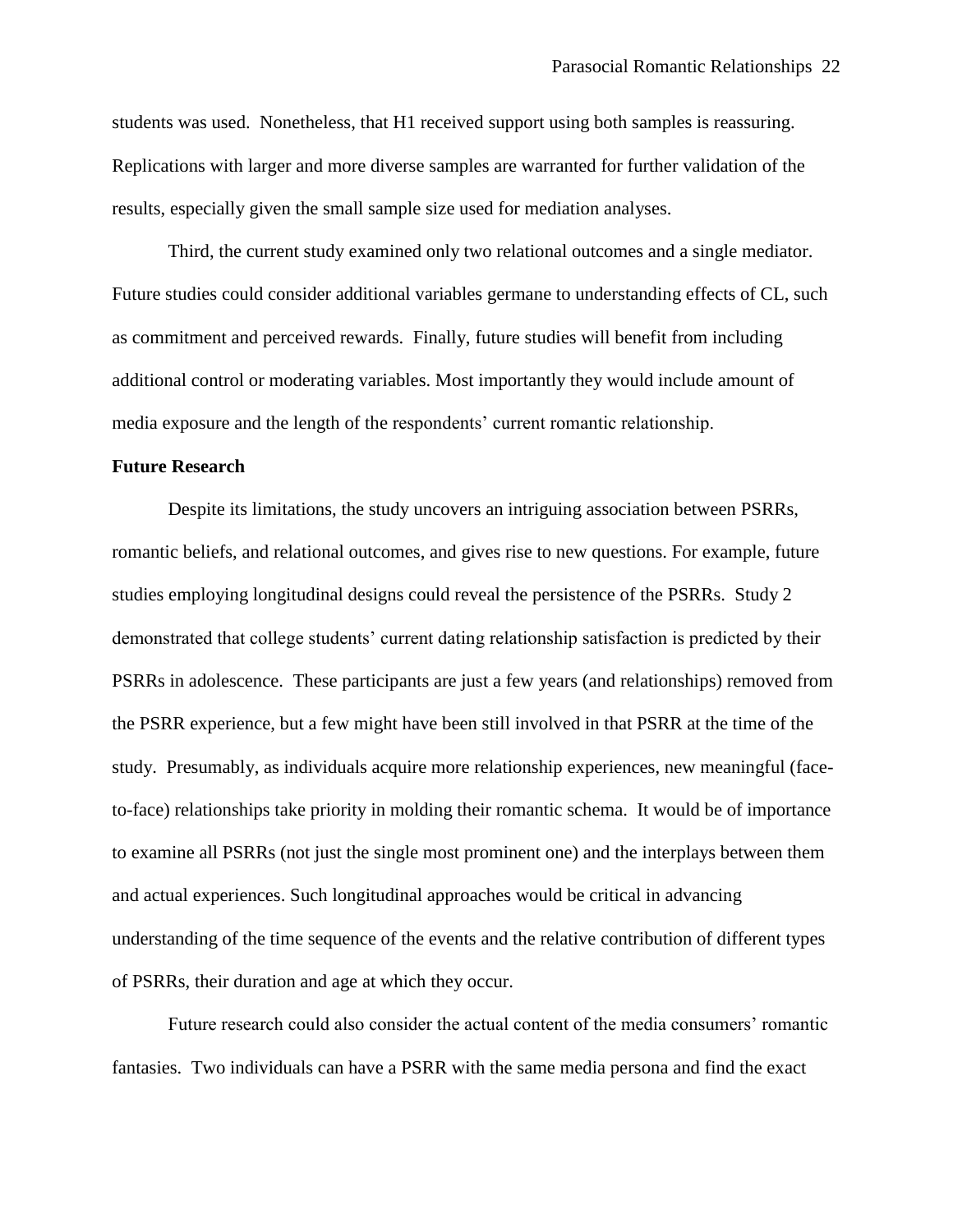same attribute of the media figure to be attractive. However, their romantic fantasies about that person and their imaginary relationship can give rise to different romantic scripts. For instance, a teenage girl's crush on a rebellious media figure could be experienced in her fantasies as a thrilling opportunity to cut loose with a wild partner or as a story of using the power of love to "rescue" him and transform his misguided behavior. These two distinct PSRR experiences rehearse different romantic scripts and can, therefore, result in different outcomes. Thus, further investigation of the details of the fantasy world that audiences create surrounding their beloved media figures can further illuminate the ways in which PSRRs produce various scripts that affect subsequent relationships.

## **Conclusions**

Taken together, the current study adds to the existing body of literature on media's role in romantic socialization of adolescents by examining media consumers' PSRRs and demonstrating the value of future investigation in this domain. PSRRs were found to be extremely prevalent across both genders in this study. An overwhelming majority of participants in both samples reported "falling in love" or experiencing "a romantic crush" on a media figure. It therefore appears that PSRRs constitute a normal part of adolescents' sexual and romantic identity development. Yet, in line with past research on media and romance (Segrin & Nabi, 2002; Reizer & Hetsroni, 2014), the study findings suggest that PSRRs could potentially have undesirable ramifications for subsequent romantic relationships. Although correlational, the current study makes an important first step towards understanding the potential role of PSRRs in romantic development and advances new questions.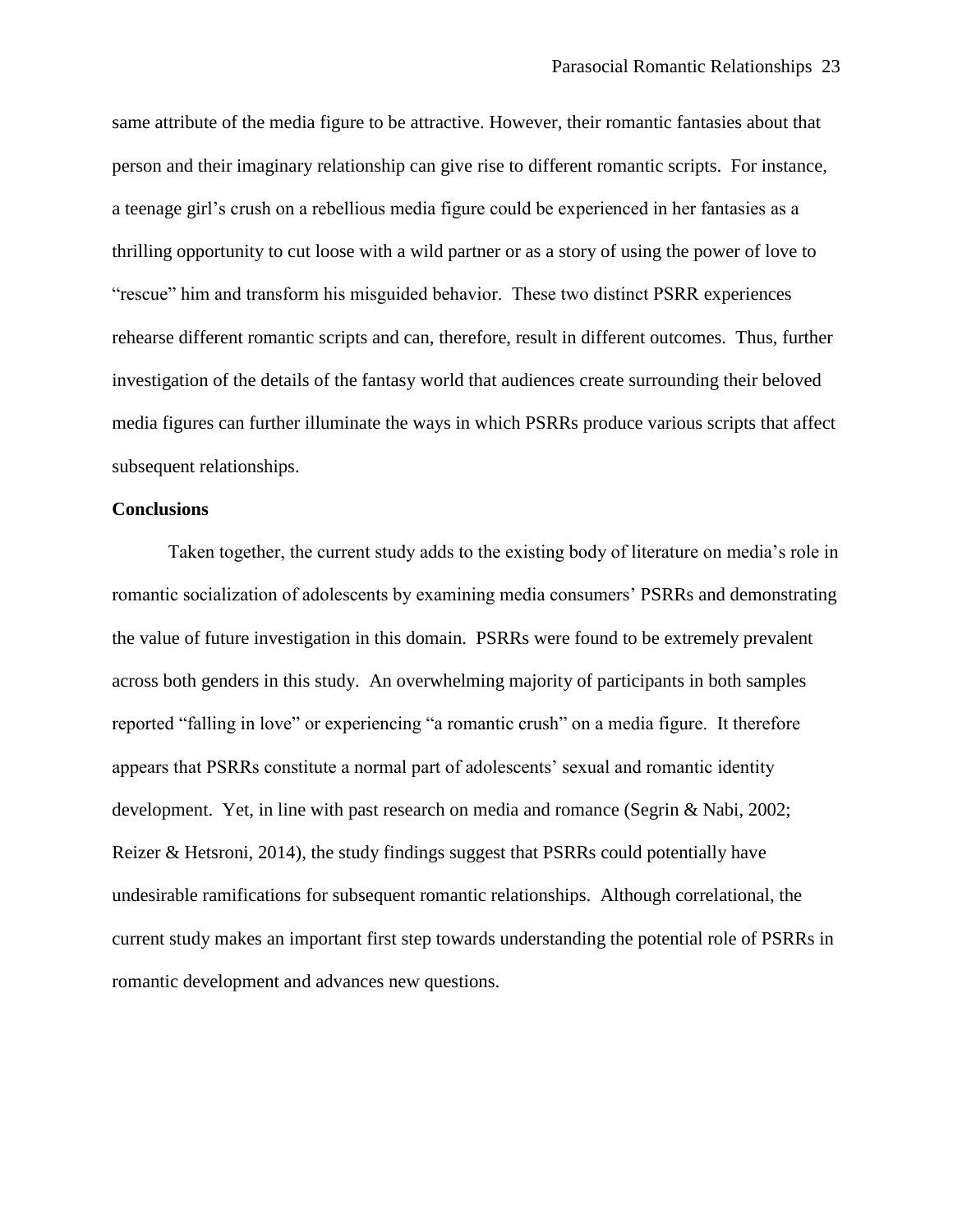*Notes*

<sup>1</sup> The results for the PSRR sub-sample are similar  $(F(8,94) = 2.95, p < .01, R^2 = .20)$ revealed partial support for H1. There was no relationship between physical attraction and participants' romantic beliefs ( $\beta$  = .07, *B* = .06, *S.E.* = .09, *t* = .68, *p* = .50). However, the emotional involvement with the media figure was positively associated with idealized romantic beliefs ( $\beta$  = .32, *B* = .17, *S.E.* = .05, *t* = 3.19, *p* < .01).

<sup>2</sup> Nearly identical results were obtained using the subset of only individuals who had a PSRR (*F*(7,117) = 2.71, *p* < .05,  $R^2$  = .14). Emotional was positively associated (β = .30, *B* = .19, *S.E.* = .06,  $t = 2.99$ ,  $p < .01$ ) and physical attraction was marginally *negatively* associated ( $\beta$  = -.20,  $B = -.23$ , *S.E.* = .11,  $t = -1.99$ ,  $p = .05$ ) with romantic beliefs.

<sup>3</sup> Similar results were obtained for a subsample of participants who had a PSRR. For predicting current relationship satisfaction  $(F(7,40) = 2.69, p < .05, R^2 = .32)$ , there was no relationship between physical attraction to the media figure on current relationship satisfaction (direct:  $B = .01$ , *S.E.* = .15,  $t = .07$ ,  $p = .94$ , C.I. [-.29, .31]; marginal indirect effect:  $B = .14$ , *S.E.* = .08,  $t = 1.73$ ,  $p = .08$ , C.I. [.01, .37]; total:  $B = .15$ , *S.E.* = .14,  $t = 1.05$ ,  $p = .30$ , C.I. [-.14, .44]). Emotional PSRR were negatively associated with satisfaction (direct: *B* = -.18, *S.E*. = .09, *t* = -2.05, *p* < .05, C.I. [-.36, -.002]; indirect: *B* = -.06, *S.E*. = .04, *z* = -1.35, *p* = .18), however the bootsrap C.I. do not overlap with zero  $[-.19, -.001]$ ; total  $(B = -.24, S.E. = .09, t = -$ 2.64,  $p < .05$ , C.I. [-.42, -.06]).

<sup>4</sup> Similar procedures were performed to examine the relationships between PRR and perception of the current romantic partner  $(F(7,56) = 2.89, p < .05, R^2 = .33)$ . Physical PSRR were not associated the outcome (direct:  $B = .13$ ,  $S.E. = .21$ ,  $t = .67$ ,  $p = .51$ , C.I. [-.28, .55]; indirect:  $B = .07$ , *S.E.* =  $.09$ ,  $z = .78$ ,  $p$  fo= .43, C.I. [-.08, .33]); total:  $B = .21$ , *S.E.* = .19,  $t =$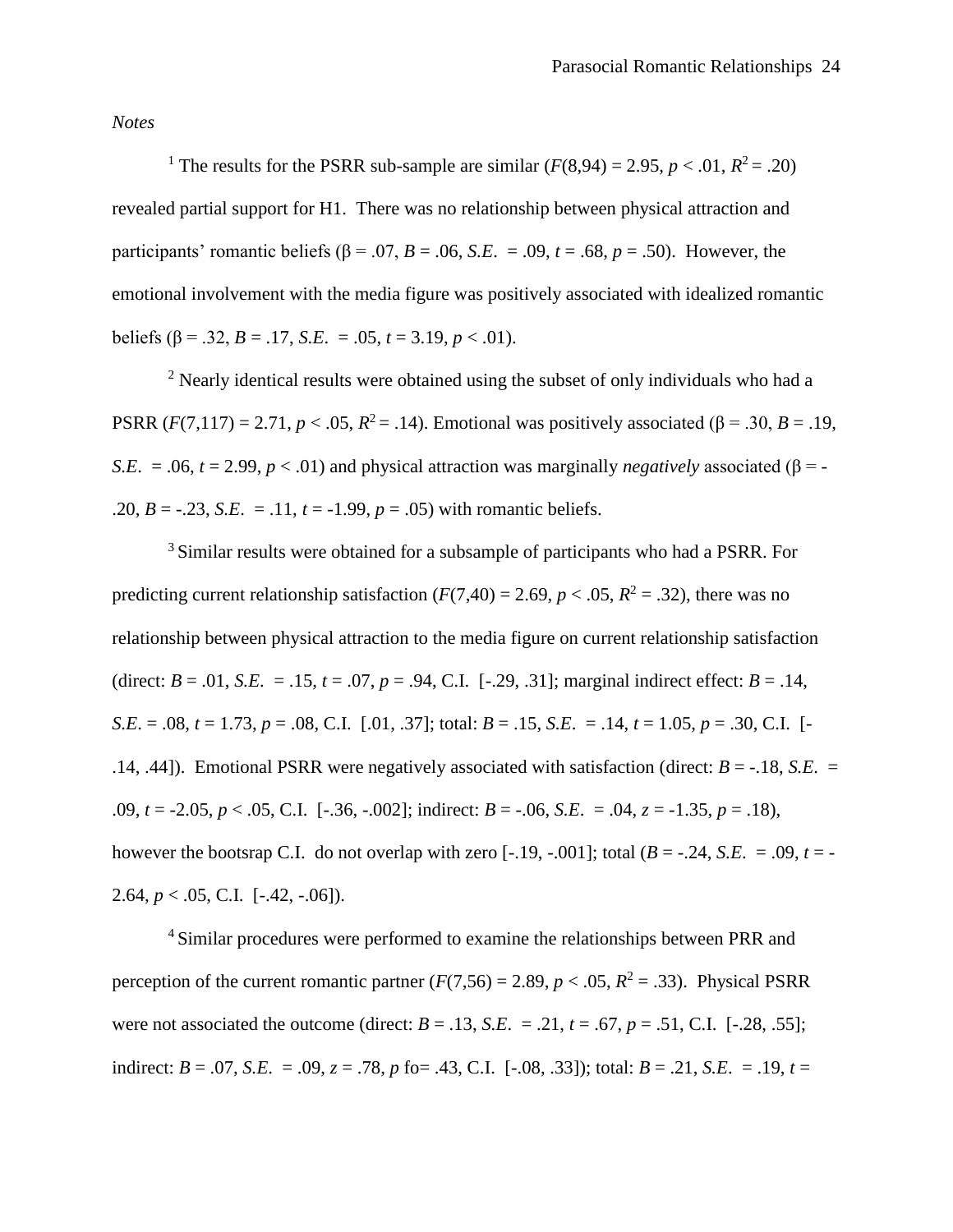1.11, *p* = .27, C.I. [-.17, .59]). Emotional PSRRs was negatively associated with perception of the current romantic partner (direct:  $B = .30$ , *S.E.* = .12,  $t = -2.40$ ,  $p < .05$ , C.I. [-.55, -.05]; indirect:  $B = -.03$ , *S.E.* = .04,  $z = .70$ ,  $p = .49$ , C.I. [-.19, .01]; total:  $B = -.33$ , *S.E.* = .12,  $t = -$ 2.75,  $p < .01$ , C.I. [-.57, -.09]).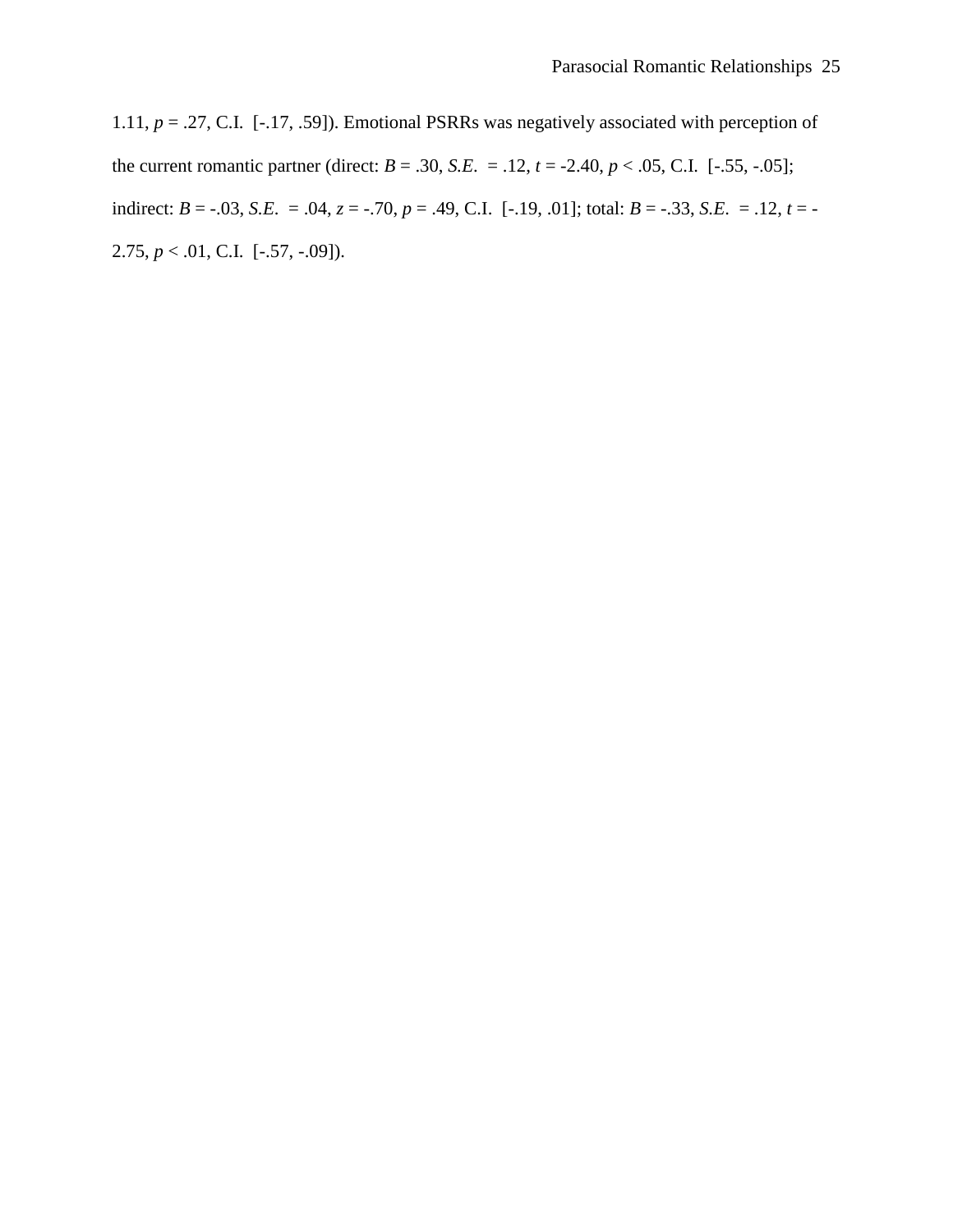#### References

- Allen, L., & Ingram, T. (2015). 'Bieber Fever': Girls, desire and the negotiation of girlhood sexualities. In E. Renold, J. Ringrose, & D. Egan (Eds.), *Children, sexuality and sexualization* (pp. 141-158). Pilgrave Macmillan: London.
- Arnett, J. J. (2000). Emerging adulthood: A theory of development from the late teens through the twenties. *American psychologist*, *55*(5), 469.
- Baldwin, M.W. (1992). Relational schemas and the processing of social information. *Psychological Bulletin, 112*(3), 461-484.
- Bachen, C. M., & Illouz, E. (1996). Imagining romance: Young people's cultural models of romance and love. *Critical Studies in Media Communication*, *13*(4), 279-308.

Blumer, H. (1933). *Movies and conduct*. (p. 51). New York: The Macmillan Company.

- Braboy Jackson, P., Kleiner, S., Geist, C., & Cebulko, K. (2011). Conventions of courtship: Gender and race differences in the significance of dating rituals. *Journal of Family Issues*, *32*(5), 629-652.
- Brown, J. D., Halpern, C. T., & L'Engle, K. L. (2005). Mass media as a sexual super peer for early maturing girls. *Journal of Adolescent Health*, *36*(5), 420-427.
- Collins, W. A. (2003). More than myth: The developmental significance of romantic relationships during adolescence. *Journal of Research on Adolescence*, *13*(1), 1-24.
- Collins, W. A., Welsh, D. P., & Furman, W. (2009). Adolescent romantic relationships. *Annual Review of Psychology*, *60*, 631-652.
- Davis, K. (n.d.) *Why MacGyver has ruined me for the average American male*. Retrieved from: <http://www.postmodernvillage.com/eastwest/issue16/16a-0004.html>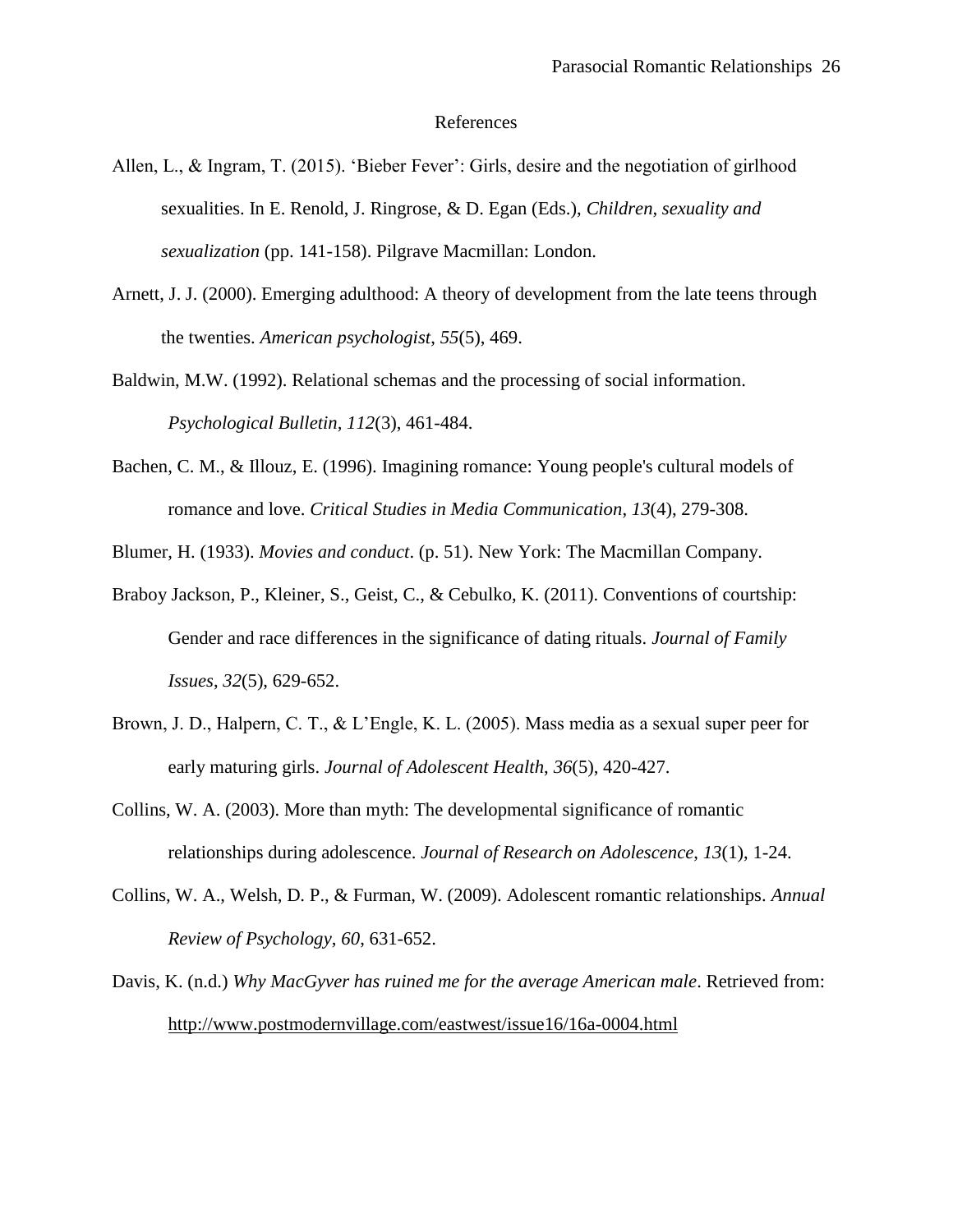- Dukes, R. L., Bisel, T. M., Borega, K. N., Lobato, E. A., & Owens, M. D. (2003). Expressions of love, sex, and hurt in popular songs: A content analysis of all-time greatest hits. *The Social Science Journal*, *40*(4), 643-650.
- Driesmans, K., Vandenbosch, L., & Eggermont, S. (2016). True love lasts forever: The influence of a popular teenage movie on Belgian girls' romantic beliefs. *Journal of Children and Media, 10*(3), 1-17.
- Edwards, R., Honeycutt, J. M., & Zagacki, K. S. (1989). Sex differences in imagined interactions. *Sex Roles*, *21*(3-4), 263-272.
- Eyal, K., & Cohen, J. (2006). When good friends say goodbye: A parasocial breakup study. *Journal of Broadcasting and Electronic Media, 50*(3), 502-523.
- Eyal, K., & Dailey, R. M. (2012). Examining relational maintenance in parasocial relationships. *Mass Communication and Society*, *15*(5), 758-781.
- Feldman, S. S., Gowen, L. K., & Fisher, L. (1998). Family relationships and gender as predictors of romantic intimacy in young adults: A longitudinal study. *Journal of Research on Adolescence, 8*(2), 263-286.
- Fisher, H. (2006). The drive to love: The neural mechanism for mate selection. In R. J. Sternberg and K. Weis (Eds.), *The new psychology of love*. (pp. 87-115). New Haven, CT: Yale University Press.
- Fraser, B. P., & Brown, W. J. (2002). Media, celebrities, and social influence: Identification with Elvis Presley. *Mass Communication & Society, 5*, 185-208.
- Giles, D. C., & Maltby, J. (2004). The role of media figures in adolescent development: Relations between autonomy, attachment, and interest in celebrities. *Personality and Individual Differences, 36*, 813-822.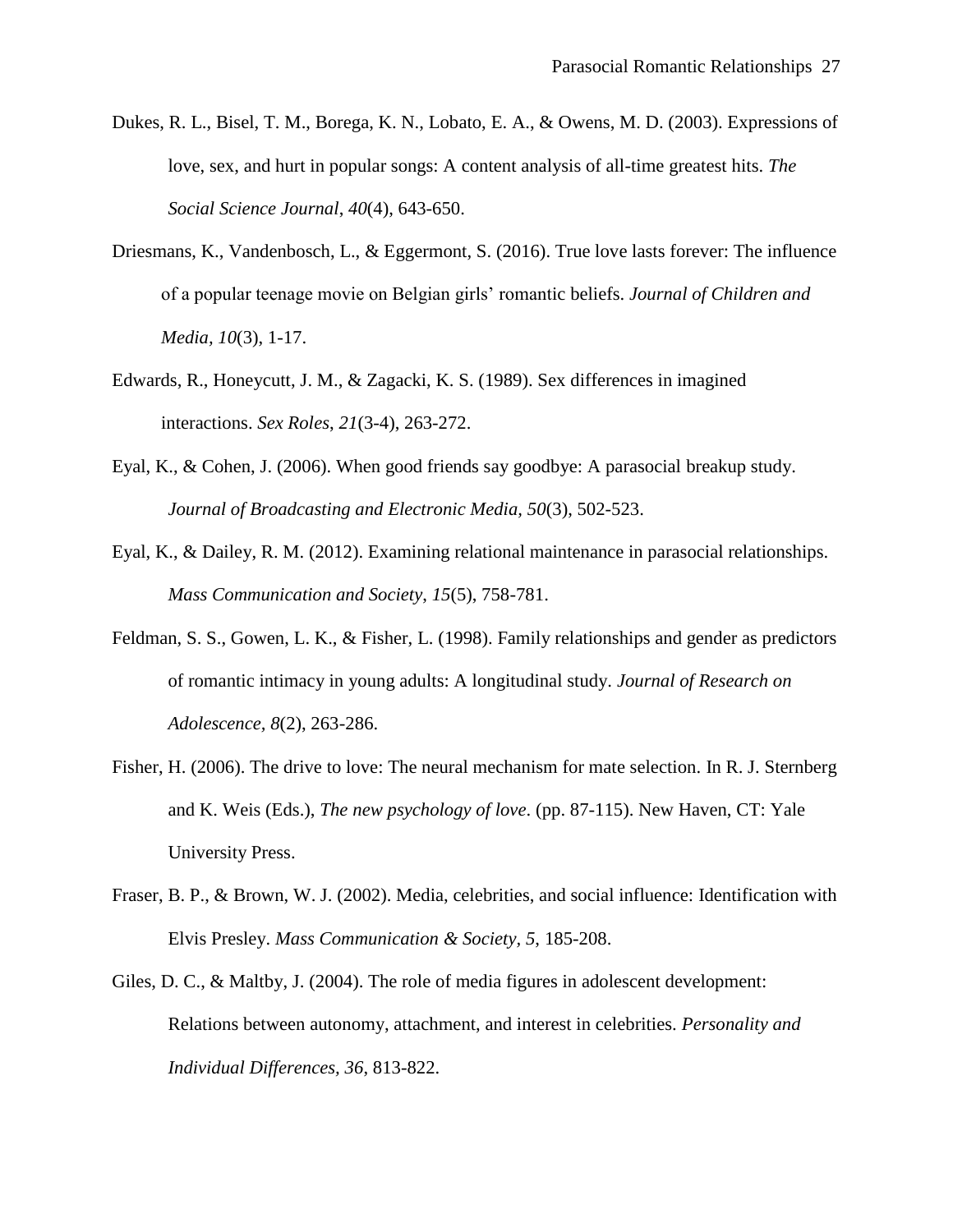- Giordano, P. C., Longmore, M. A., & Manning, W. D. (2006). Gender and the meanings of adolescent romantic relationships: A focus on boys. *American Sociological Review, 71*(2), 260-287.
- Griffin, S. A. (2006). *A qualitative inquiry into how romantic love has been portrayed by contemporary media and researchers.* Doctoral dissertation, The Ohio State University.
- Gow, R. W., Lydecker, J. A., Lamanna, J. D., & Mazzeo, S. E. (2012). Representations of celebrities' weight and shape during pregnancy and postpartum: A content analysis of three entertainment magazine websites. *Body Image*, *9*(1), 172-175.
- Hefner, V. (2016). Tuning into fantasy: Motivations to view wedding television and associated romantic beliefs. *Psychology of Popular Media Culture*, *5*(4), 307-323.

Hefner, V., & Wilson, B. J. (2013). From love at first sight to soul mate: The influence of romantic ideals in popular films on young people's beliefs about relationships. *Communication Monographs, 80*(2), 150-175.

- Hendrick, S. S. (1988). A generic measure of relationship satisfaction. *Journal of Marriage and the Family, 50,* 93-98.
- Honeycutt, J. M., Zagacki, K. S., & Edwards, R. (1989). Interpersonal communication, social cognition, and imagined interactions. In C. V. Roberts & K. W. Watson (Eds.), *Intrapersonal communication processes* (pp. 166-184). New Orleans: Spectra.
- Horton, D., & Wohl, R. (1956). Mass communication and para-social interaction: Observations on intimacy at a distance. *Psychiatry*, *19*(3), 215-229.
- Hayes, A. F. (2013). *Introduction to mediation, moderation, and conditional process analysis: A regression-based approach*. Guilford Press.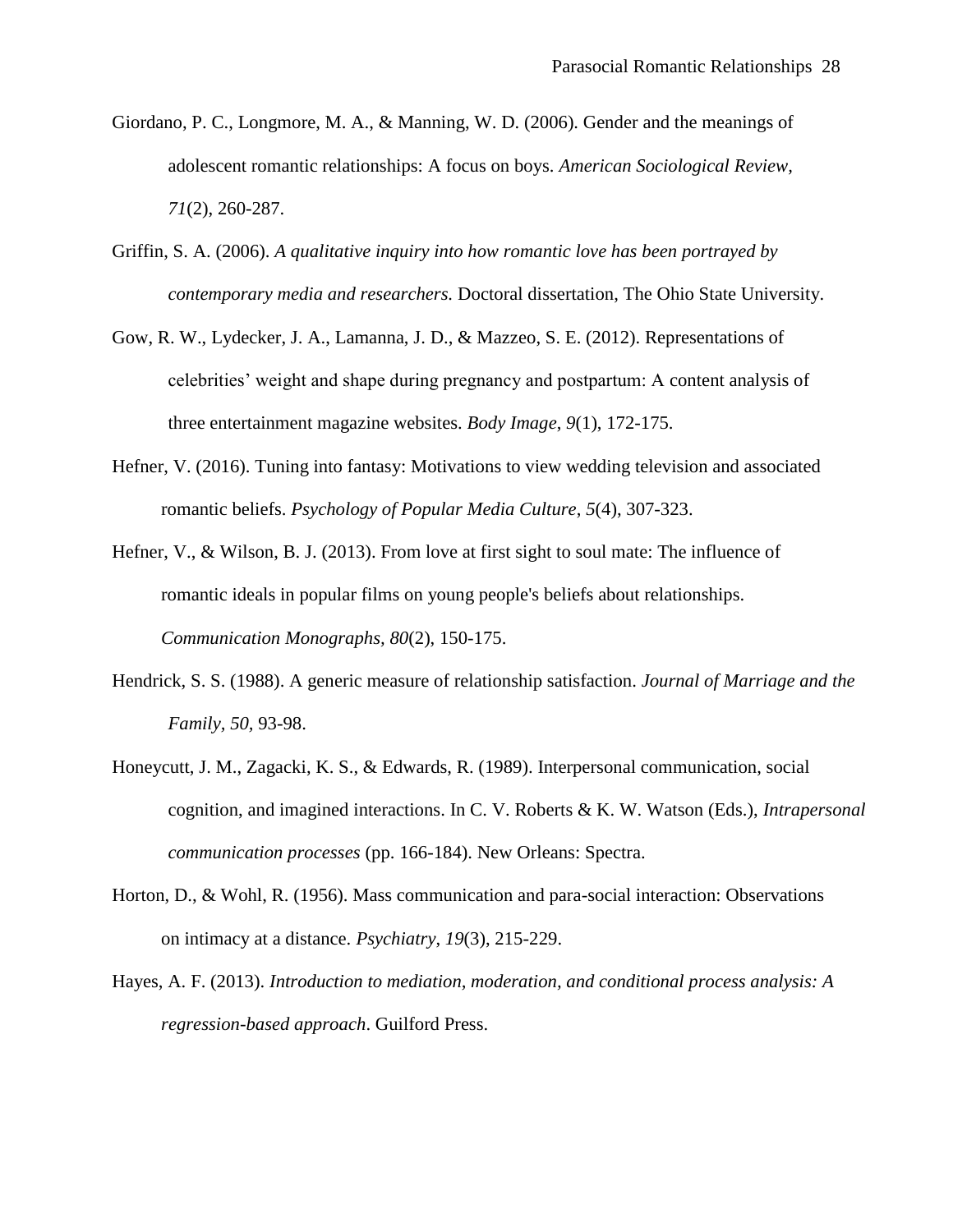- Hinerman, S. (1992). 'I'll be here with you: Fans, fantasy and the figure of Elvis.' In L. A. Lewis (Ed.), *The adoring audience* (pp. 135–159). New York: Routledge.
- Illouz, E. (1996). *Consuming the romantic utopia: Love and the cultural contradictions of capitalism.* University of California Press.
- Karniol, R. (2001). Adolescent females' idolization of male media stars as a transition into sexuality. *Sex Roles, 44*, 61-77.
- Kirsner, B. R., Figueredo, A. J., & Jacobs, W. J. (2003). Self, friends, and lovers: Structural relations among Beck Depression Inventory scores and perceived mate values. *Journal of Affective Disorders, 75*(2), 131-148.
- Lippman, J. R., Ward, L. M., & Seabrook, R. C. (2014). Isn't it romantic? Differential associations between romantic screen media genres and romantic beliefs. *Psychology of Popular Media Culture, 3*(3), 128-140. doi: 10.1037/ppm0000034
- Montgomery, M. J. (2005). Psychosocial intimacy and identity: From early adolescence to emerging adulthood. *Journal of Adolescent Research, 20*(3), 346-374.
- Neto, F., & Pinto, M. D. C. (2003). The role of loneliness, gender and love status in adolescents' love styles. *International Journal of Adolescence and Youth, 11*(3), 181-191.
- Osborn, J. L. (2012). When TV and marriage meet: A social exchange analysis of the impact of television viewing on marital satisfaction. *Mass Communication & Society, 15*(5), 739- 757. doi: 10.1080/15205436.2011.618900
- Pan, M. (2010). *Bella should have dumped Edward: Controversial views & debates on the Twilight series*. Ulysses Press.
- Regan, P. C., & Anguiano, C. (2010). Romanticism as a function of age, sex, and ethnicity. *Psychological Reports, 107*(3), 972-976.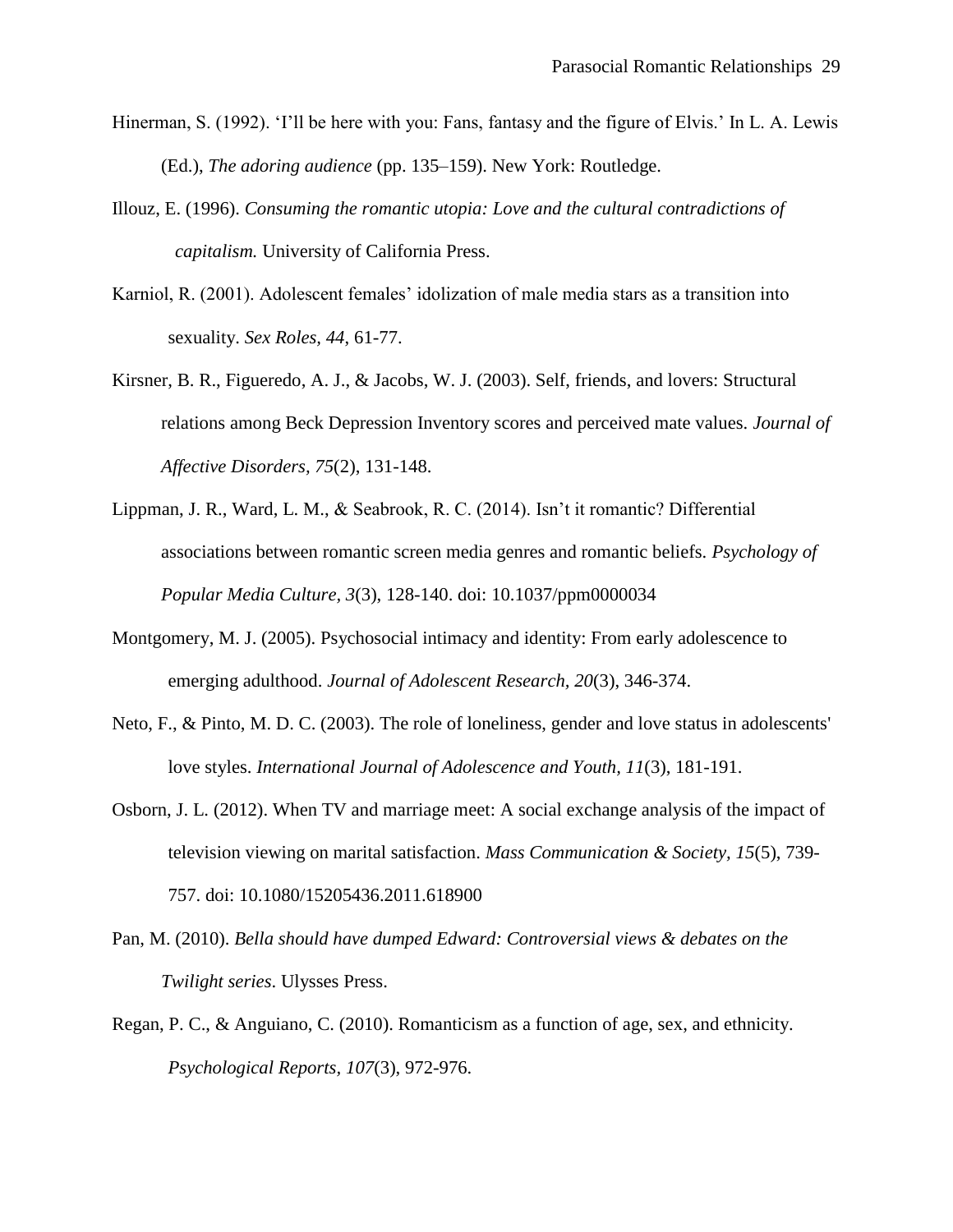- Reizer, A., & Hetsroni, A. (2014). Media exposure and romantic relationship quality: A slippery slope? *Psychological Reports*, *114*(1), 231-249.
- Rusbult, C.E., Arriaga, X.B., & Agnew, C.R. (2001). Interdependence in close relationships. In G.J.O. Fletcher & M.S. Clark (Eds.), *Blackwell Handbook of Social Psychology: Interpersonal Processes* (pp. 359-387). Oxford, UK: Blackwell Publishing.
- Segrin, C., & Nabi, R. L. (2002). Does television viewing cultivate unrealistic expectations about marriage? *Journal of Communication*, *52*(2), 247-263.

Simon, W., & Gagnon, J. (1984). Sexual scripts. *Society, 22,* 53–60.

- Song, W., & Fox, J. (2016). Playing for love in a romantic video game: Avatar identification, parasocial relationships, and Chinese women's romantic beliefs. *Mass Communication and Society*, *19*(2), 197-215.doi: 10.1080/15205436.2015.1077972
- Sprecher, S., Cate, R., & Levin, L. (1998). Parental divorce and young adults' beliefs about love. *Journal of Divorce & Remarriage, 28*(3-4), 107-120.
- Sprecher, S., & Metts, S. (1989). Development of the Romantic Beliefs Scale and examination of the effects of gender and gender-role orientation. *Journal of Social and Personal Relationships, 6*(4), 387-411.
- Sprecher, S. & Metts, S. (1999). Romantic beliefs: Their influence on relationships and patterns of change over time. *Journal of Social and Personal Relationships, 16*(6), 834-851.
- Stackert, R. A., & Bursik, K. (2003). Why am I unsatisfied? Adult attachment style, gendered irrational relationship beliefs, and young adult romantic relationship satisfaction. *Personality and Individual Differences*, *34*(8), 1419-1429.
- Steele, J. R., & Brown, J. D. (1995). Adolescent room culture: Studying media in the context of everyday life. *Journal of Youth and Adolescence, 24*, 551–566.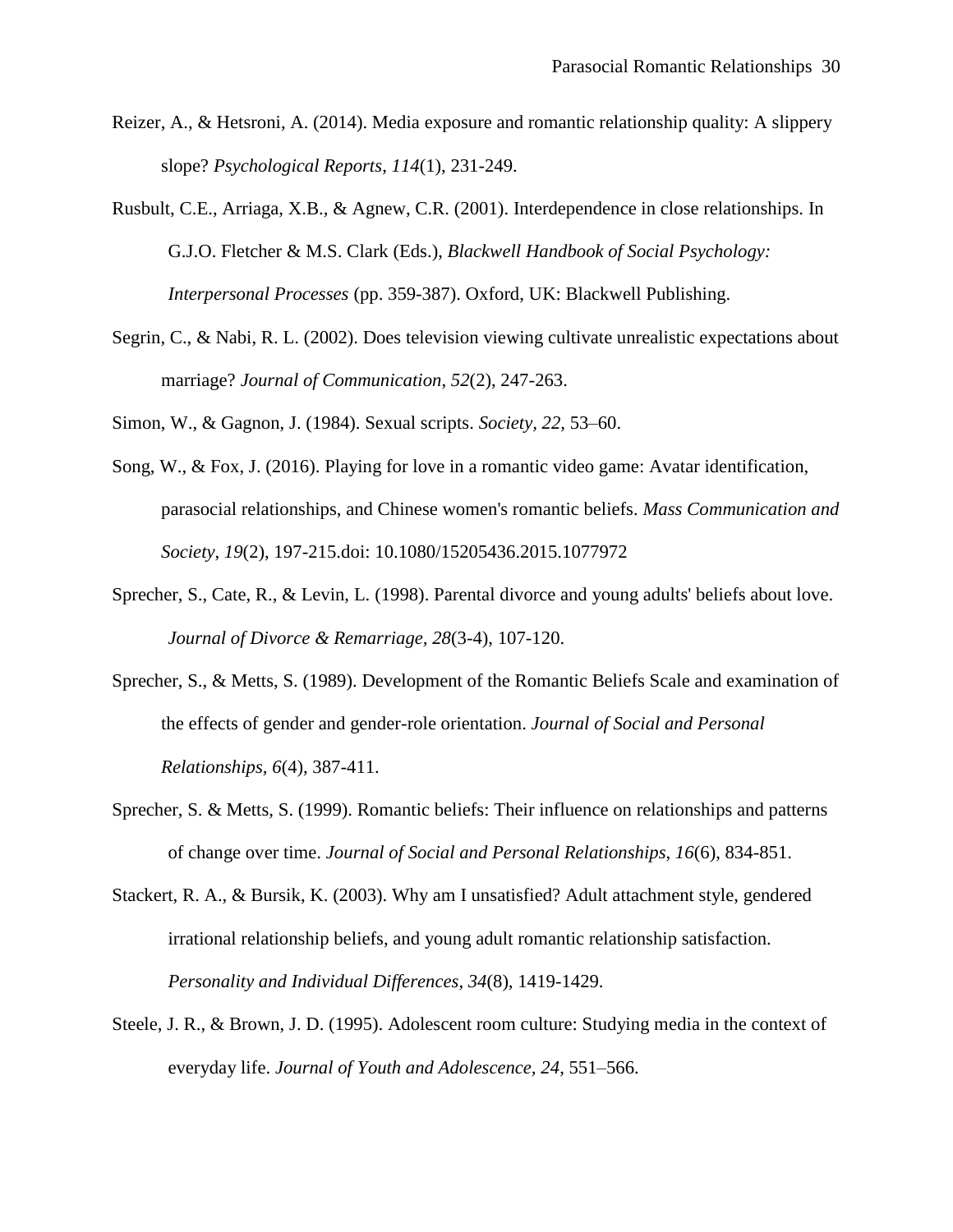- Stever, G. (2009). Parasocial and social interaction with celebrities: Classification of media fans. *Journal of Media Psychology*, *14*(3), 1-39.
- Stever, G. S. (2011). Fan behavior and lifespan development theory: Explaining para-social and social attachment to celebrities. *Journal of Adult Development*, *18*(1), 1-7.
- Soukup, C. (2006). Hitching a ride on a star: Celebrity, fandom, and identification on the world wide web. *Southern Communication Journal*, *71*(4), 319-337.
- Theran, S. A., Newberg, E. M., & Gleason, T. R. (2010). Adolescent girls' parasocial interactions with media figures. *The Journal of Genetic Psychology, 171*(3), 270-277.
- Tukachinsky, R. (2011). Para-romantic love and para-friendships: Development and assessment of a multiple-parasocial relationships scale*. American Journal of Media Psychology, 3*(1/2), 73-94*.*
- Ward, L. M. (2003). Understanding the role of entertainment media in the sexual socialization of American youth: A review of empirical research. *Developmental Review*, *23*(3), 347-388.
- Ward, L. M., Day, K. M., & Epstein, M. (2006). Uncommonly good: Exploring how mass media may be a positive influence on young women's sexual health and development. *New Directions for Child and Adolescent Development*, *112*, 57-70.
- Whitebread, D., & O'Sullivan, L. (2012). Preschool children's social pretend play: Supporting the development of metacommunication, metacognition and self-regulation. *International Journal of Play*, *1*(2), 197-213.